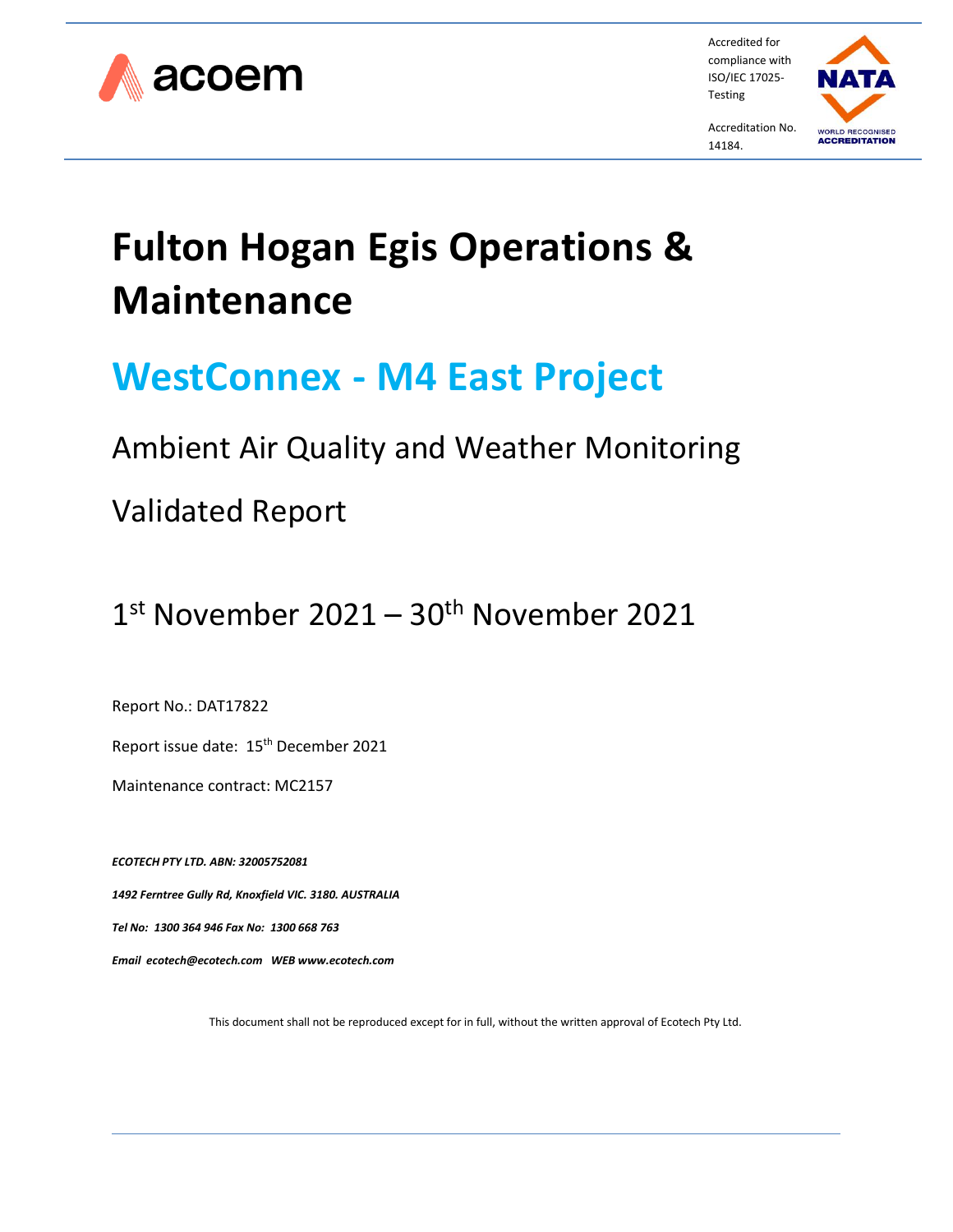**Fulton Hogan Egis Operations & Maintenance**

<span id="page-1-0"></span>

| <b>Customer Details</b>                                       |                                   |  |  |
|---------------------------------------------------------------|-----------------------------------|--|--|
| Fulton Hogan Egis Operations & Maintenance<br><b>Customer</b> |                                   |  |  |
| <b>Contact name</b>                                           | Christina Kim                     |  |  |
| <b>Address</b>                                                | PO Box 6088, Silverwater NSW 2128 |  |  |

<span id="page-1-1"></span>

| <b>Revision History</b> |                  |             |                |  |
|-------------------------|------------------|-------------|----------------|--|
| <b>Revision</b>         | <b>Report ID</b> | <b>Date</b> | <b>Analyst</b> |  |
|                         | DAT17822         | 15/12/21    | Diep LAM       |  |

**Report by:** Diep LAM

Trage

**Approved Signatory:** Jon ALEXANDER

 $\overline{\mathcal{A}}$ 

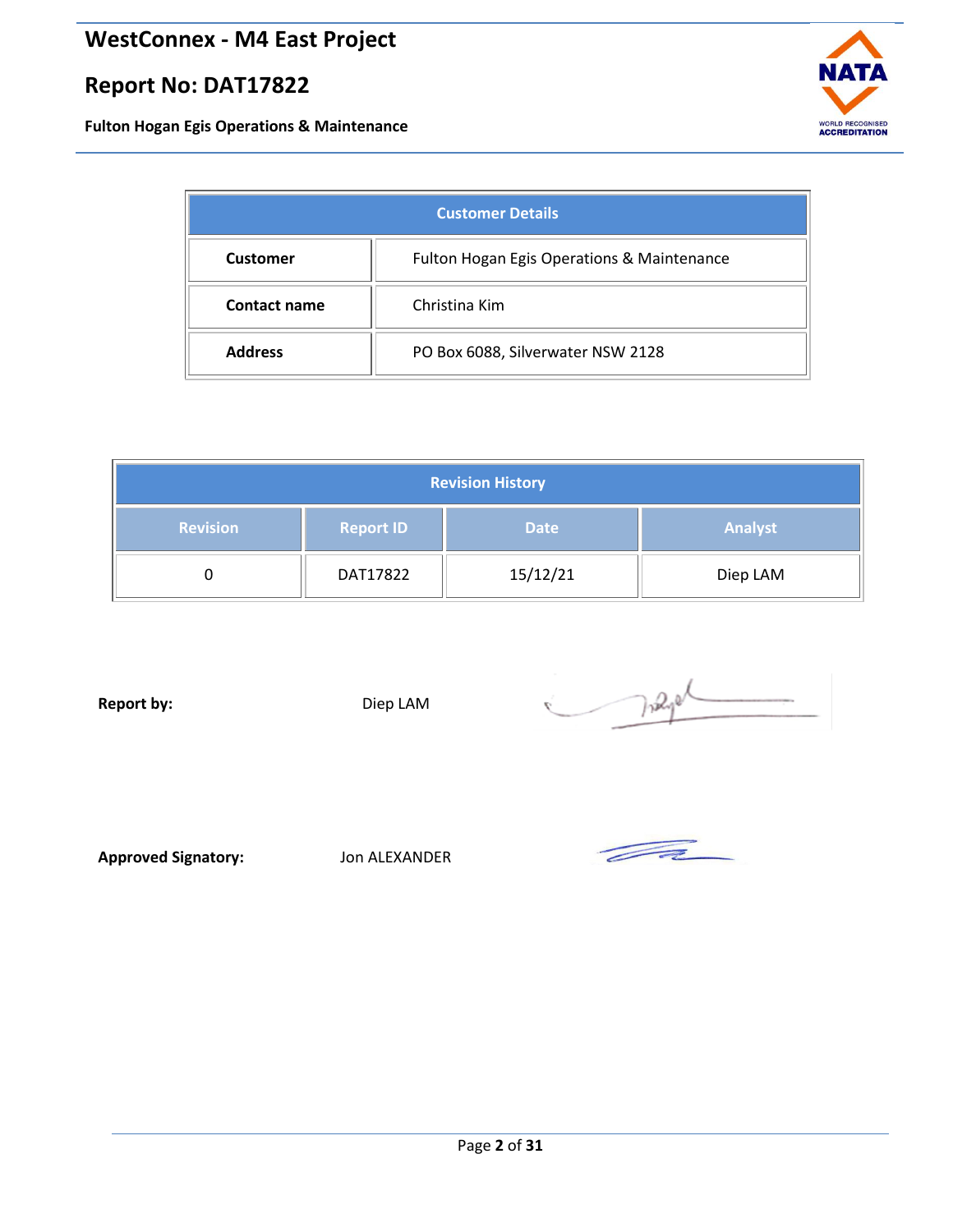# **Report No: DAT17822**

**Fulton Hogan Egis Operations & Maintenance** 



# <span id="page-2-0"></span>**Table of Contents**

| 1.0    |
|--------|
| 2.0    |
| 2.1.   |
| 2.2.   |
| 2.3.   |
| 2.3.1. |
| 2.4.   |
| 2.4.1. |
| 2.4.2. |
| 3.0    |
| 4.0    |
| 4.1.   |
| 4.2.   |
| 4.2.1. |
| 5.0    |
| 5.1.   |
| 5.2.   |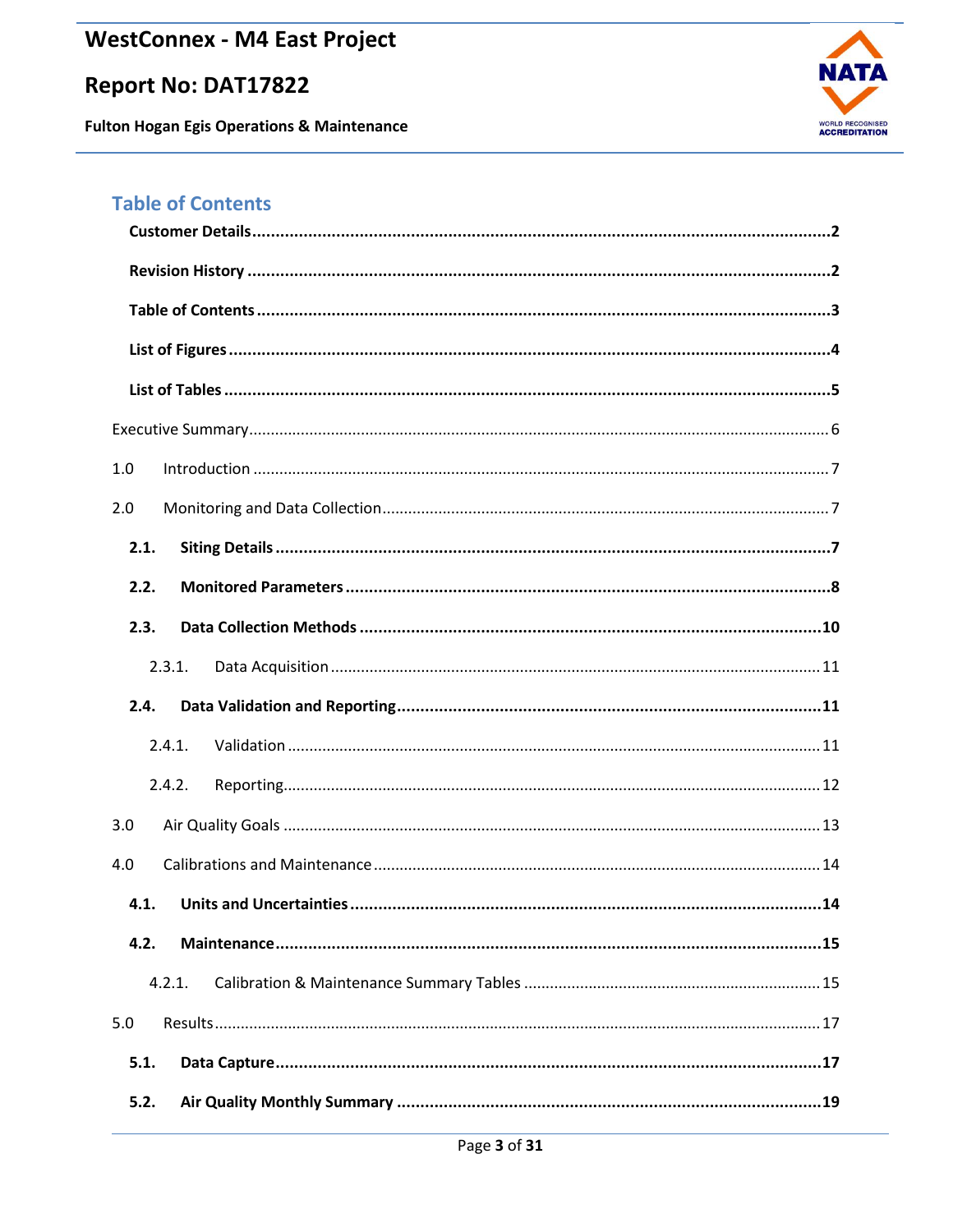# **Report No: DAT17822**





| 5.3.1. |  |
|--------|--|
| 5.4.   |  |
| 6.0    |  |
| 7.0    |  |
|        |  |
|        |  |

# <span id="page-3-0"></span>List of Figures

| Figure 2: M4 East Haberfield Public School Station - CO 8-Hour Rolling Graph for November 2021  21               |
|------------------------------------------------------------------------------------------------------------------|
| Figure 3: M4 East Haberfield Public School Station - NO <sub>2</sub> 1-Hour Averages Graph for November 202122   |
| Figure 4: M4 East Haberfield Public School Station - PM <sub>10</sub> 24-Hour Averages Graph for November 202123 |
| Figure 5: M4 East Haberfield Public School Station - $PM_{2.5}$ 24-Hour Averages Graph for November 2021         |
|                                                                                                                  |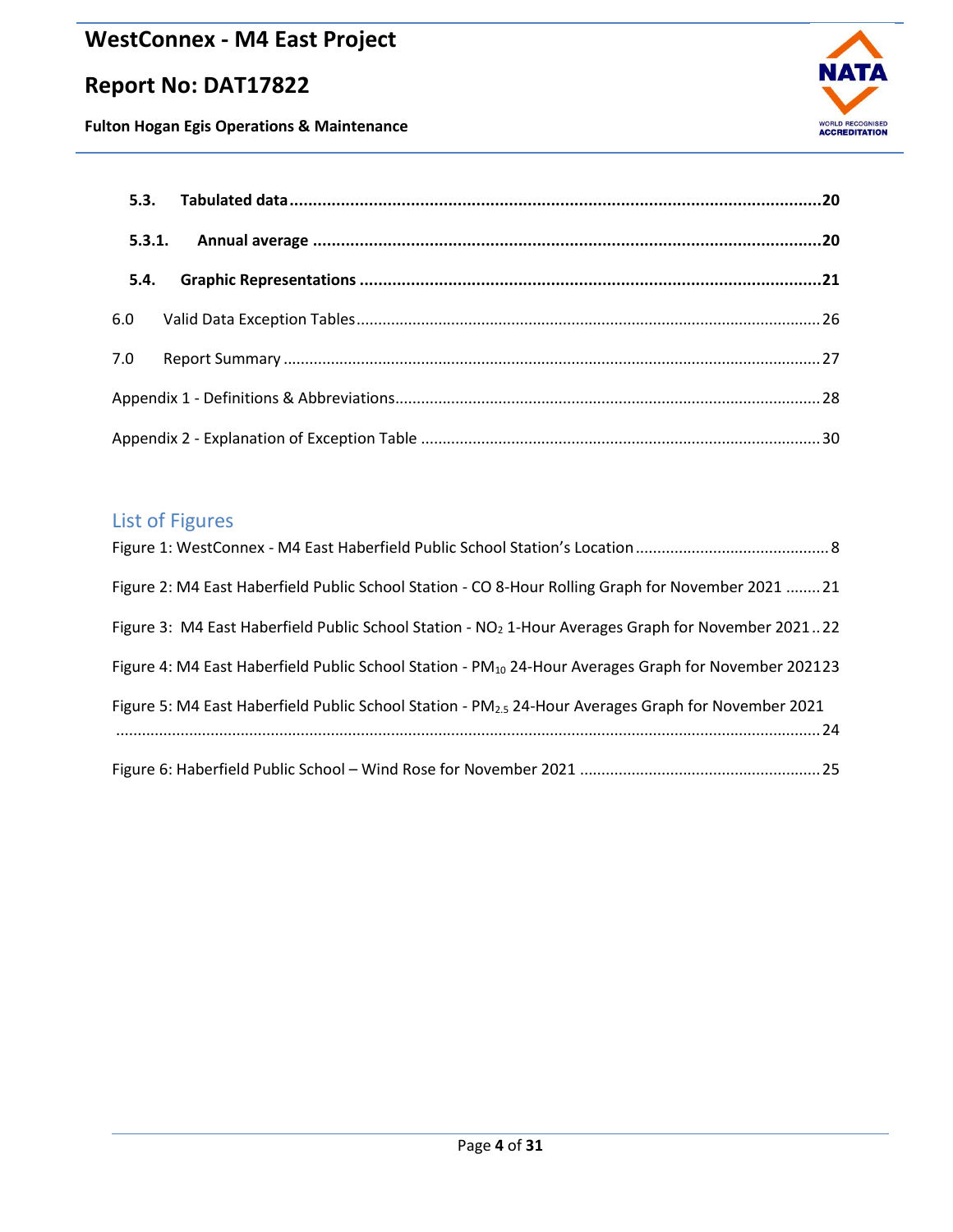# **Report No: DAT17822**

**Fulton Hogan Egis Operations & Maintenance**



# <span id="page-4-0"></span>List of Tables

| Table 2: Parameters measured at the WestConnex - M4 East Haberfield Public School Station  9                               |
|----------------------------------------------------------------------------------------------------------------------------|
|                                                                                                                            |
| Table 4: WestConnex - M4 East Haberfield Public School Station - Air Quality Goals 13                                      |
|                                                                                                                            |
| Table 6: M4 East Project Haberfield Public School Maintenance Table November 2021  16                                      |
| Table 7: Data Capture for WestConnex - M4 East Haberfield Public School Station 18                                         |
| Table 8: M4 East Project Haberfield Public School Exceedances Recorded for November 2021  19                               |
| Table 9: PM <sub>10</sub> and PM <sub>2.5</sub> averages at the WestConnex M4 East Ambient Air Monitoring Station 2021  20 |
|                                                                                                                            |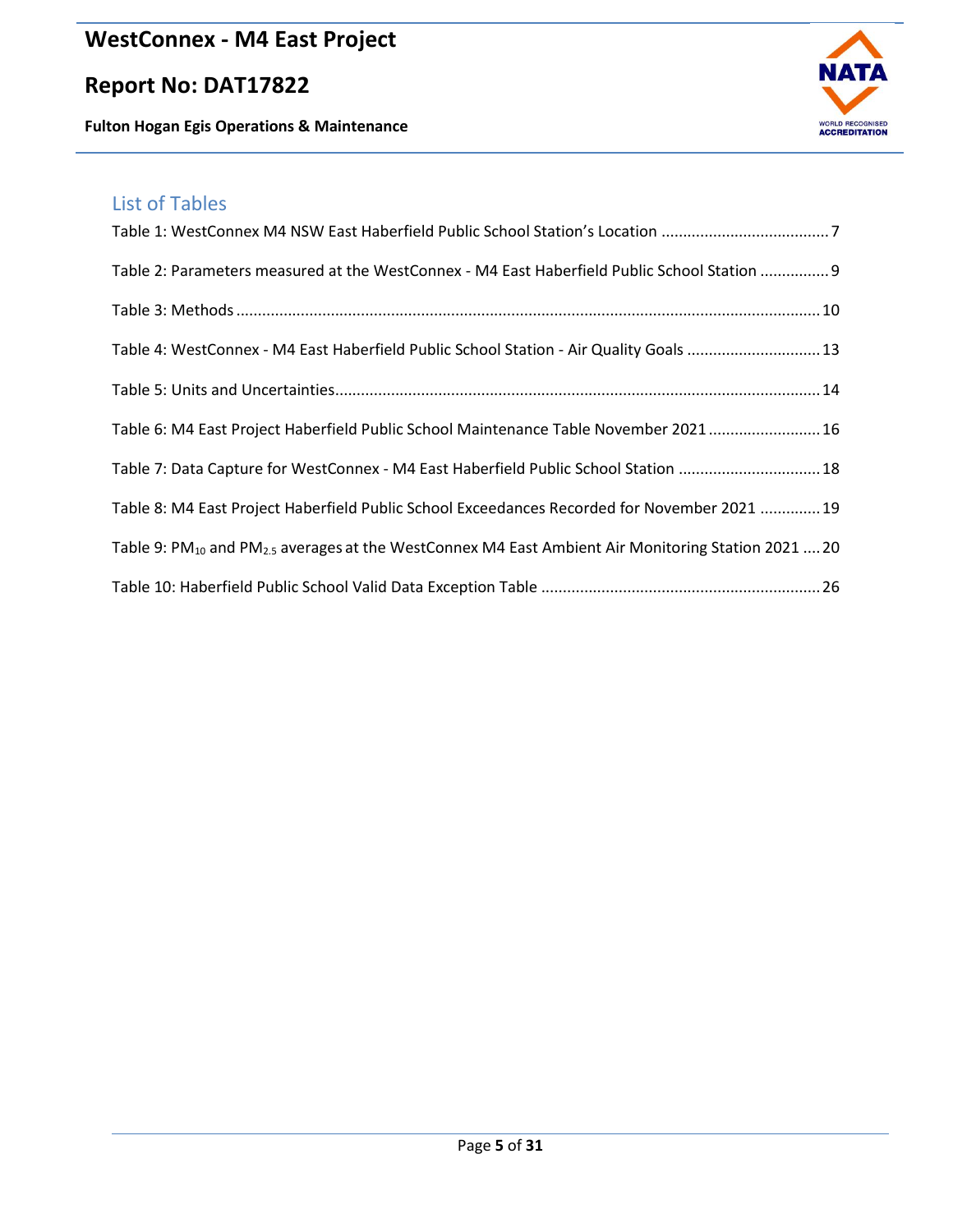## **Report No: DAT17822**

**Fulton Hogan Egis Operations & Maintenance**



## <span id="page-5-0"></span>**Executive Summary**

The WestConnex - M4 East Project connects Sydney's west and south-west with the Sydney Airport and the Port Botany precinct. It comprises two new three-lane tunnels of approximately 5.5km that feature various ventilation plant and equipment and air quality monitors to ensure pollutants do not exceed the targets and limits set by the Minster's Conditions of Approval.

M4 East air quality is monitored by hundreds of sensors and measures various pollutants across three mains areas:

- *Ambient air* air quality in the areas around the M4 tunnels
- *Ventilation* air quality around the ventilation stacks
- *In Tunnel* air quality inside the tunnels and portals (entrances to the tunnel)

This Monthly Ambient Air Quality Monitoring Report details ambient air measurements. It is part of the commitment to the Minister and the community to report air quality measurements in real time (raw data as the measurements occur) as well as validated reports. It is important to re-publish the data in reports because the raw data needs to be checked and collated by approved air quality experts and 'translated' into a format that is easy to understand and can be interpreted by both experts and lay people.

This report details results at one external ambient air quality monitoring station located at Haberfield Public School between 1<sup>st</sup> November 2021 and 30<sup>th</sup> November 2021.

#### *Report Summary*

Air quality sensors and related equipment were operating for the full month although there were some instrumentation issues (called 'Exceptions') during this time.

The data capture was below the 95% goal for some parameters in this report as shown in Table 7. The low data capture ranged from 63.6% to 93.9% for the month.

There were no exceedance of the air quality goals at the WestConnex - M4 East Haberfield Public School Ambient Air Quality Monitoring station for the reporting month. Please refer to Table 8 in Section 5.2 – Air Quality Monthly Summary for further information.

The reasons for the exceptions are reported in Table 10 and were mainly due to equipment requiring adjustment.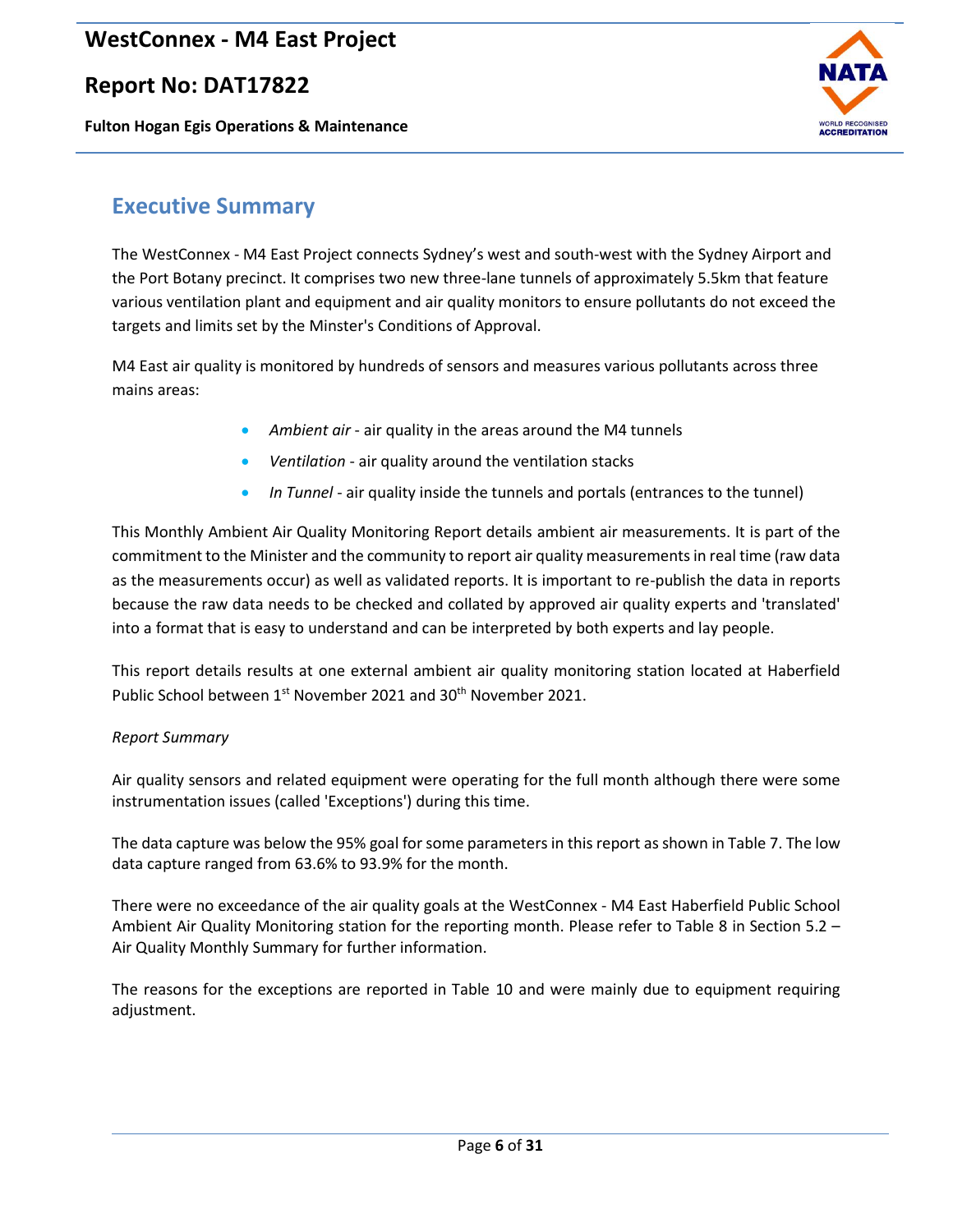### **Report No: DAT17822**

**Fulton Hogan Egis Operations & Maintenance**



# <span id="page-6-0"></span>**1.0 Introduction**

Ecotech Pty Ltd was commissioned by Fulton Hogan Egis Operations & Maintenance (FHEOM) to provide monitoring and data reporting for the WestConnex - M4 East Haberfield Public School ambient air quality and weather monitoring station, located as detailed in Table 1. Ecotech commenced data collection in December 2017.

This report presents the available data for November 2021.

The data presented in this report:

- Describes air quality measurements;
- Compares monitoring results;
- Has been quality assured;
- Complies with NATA accreditation requirements, where applicable.

# <span id="page-6-2"></span><span id="page-6-1"></span>**2.0 Monitoring and Data Collection**

#### **2.1. Siting Details**

WestConnex - M4 East Haberfield Public School station's location shows in Table 1 below.

#### <span id="page-6-3"></span>**Table 1: WestConnex M4 NSW East Haberfield Public School Station's Location**

| <b>Site Name</b>         | <b>Geographical Coordinates</b> | <b>Height Above Sea Level</b><br>(m) |
|--------------------------|---------------------------------|--------------------------------------|
| Haberfield Public School | 33°52'45.70"S, 151°8'4.01"E     |                                      |

A siting audit to assess sites for compliance with *AS/NZS 3580.1.1:2016* has been completed at WestConnex - M4 East Haberfield Public School station on 24/11/21.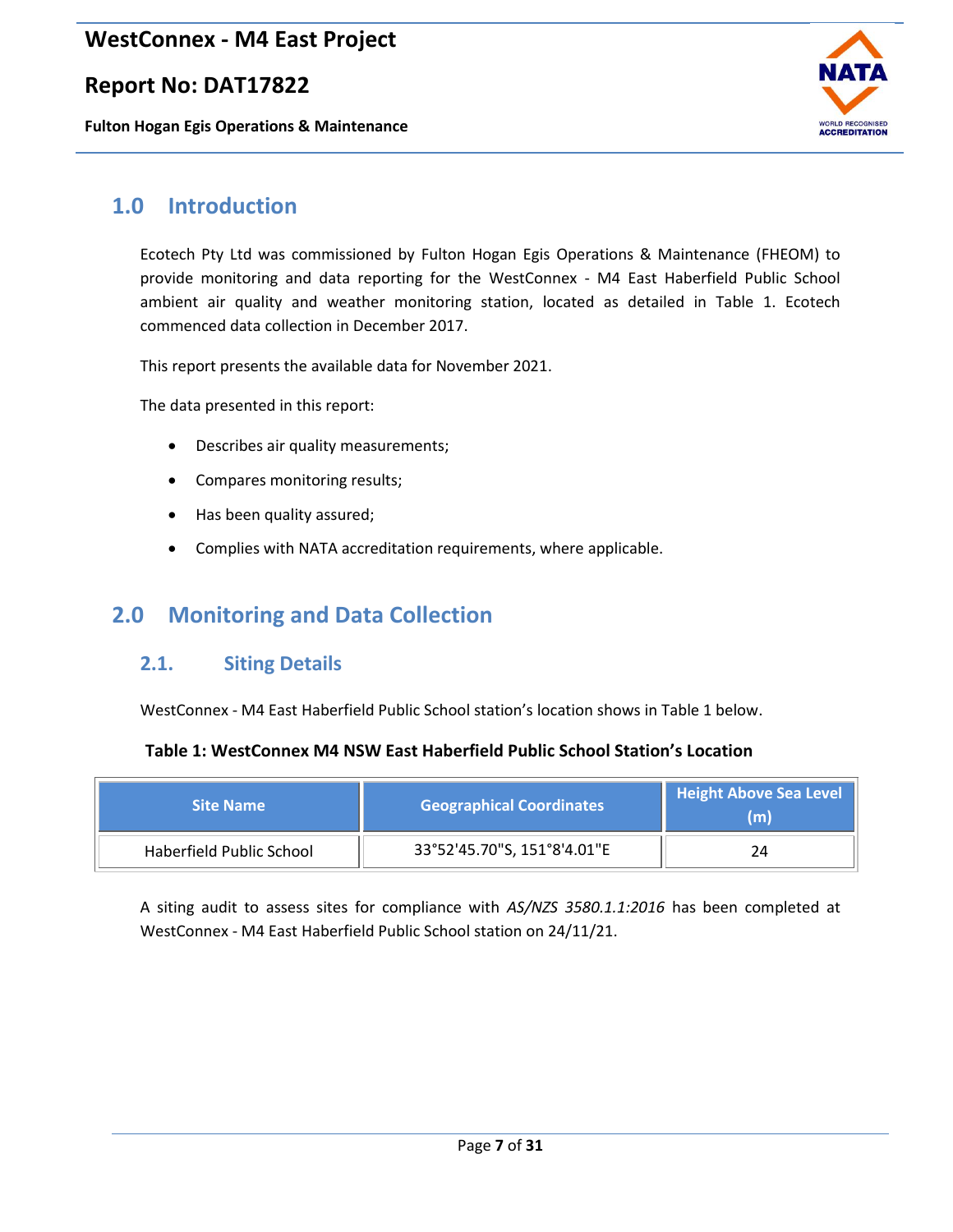# **Report No: DAT17822**

**Fulton Hogan Egis Operations & Maintenance**





<span id="page-7-1"></span>**Figure 1: WestConnex - M4 East Haberfield Public School Station's Location**

### <span id="page-7-0"></span>**2.2. Monitored Parameters**

Table 2 below details the parameters monitored and the instruments used at the WestConnex - M4 East Haberfield Public School Station. Appendix 1 defines any abbreviated parameter names used throughout the report.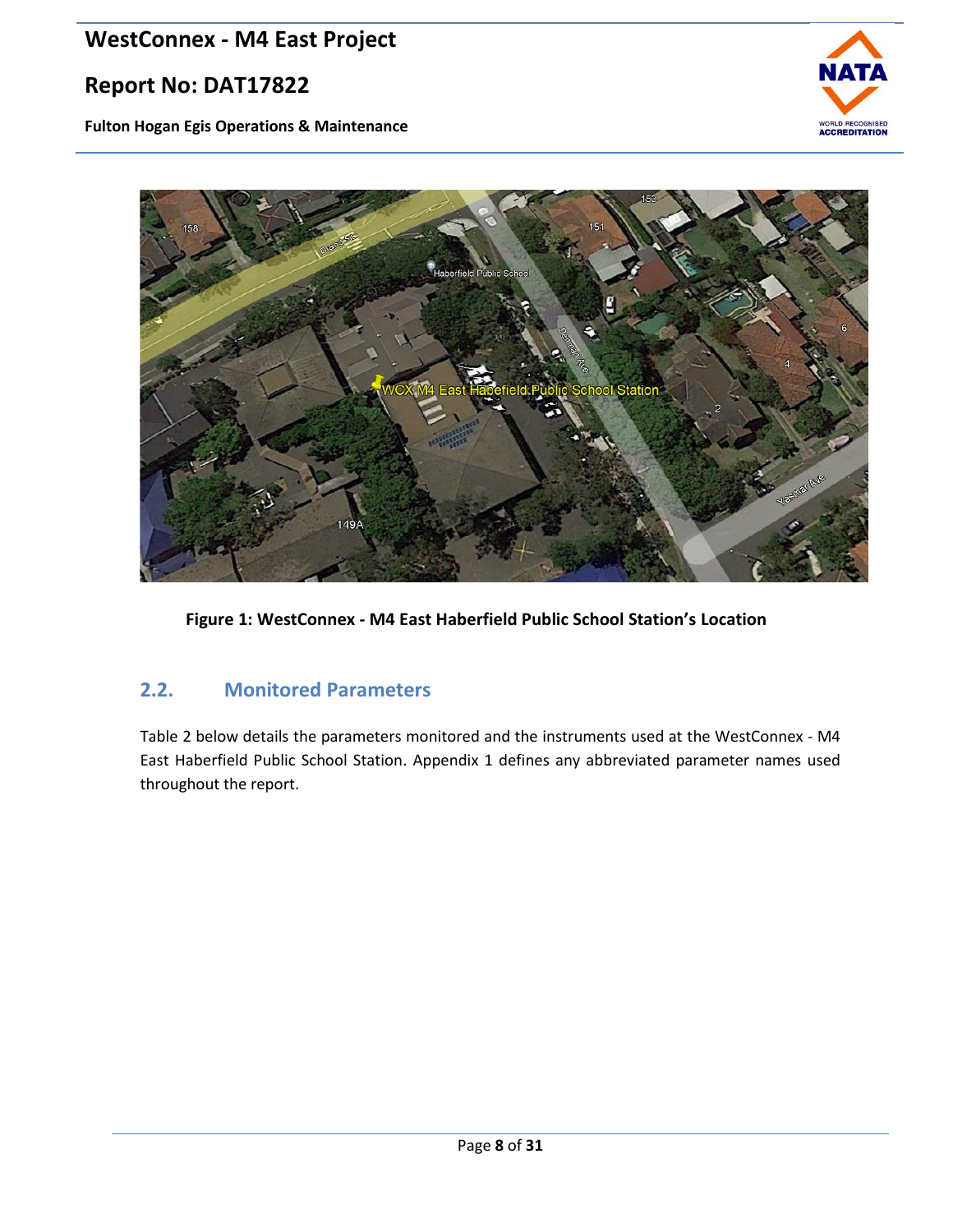**Fulton Hogan Egis Operations & Maintenance**



#### <span id="page-8-0"></span>**Table 2: Parameters measured at the WestConnex - M4 East Haberfield Public School Station**

| <b>Parameter Measured</b>                          | <b>Instrument and Measurement Technique</b>                                | <b>Elevation</b> |
|----------------------------------------------------|----------------------------------------------------------------------------|------------------|
| CO                                                 | Ecotech Serinus 30 - NDIR gas filter<br>correlation infrared photometry    | 2 <sub>m</sub>   |
| $NO$ , $NO2$ , $NOx$                               | Ecotech Serinus 40 - gas phase<br>chemiluminescence                        | 2 <sub>m</sub>   |
| PM <sub>2.5</sub>                                  | Met One BAM 1020 - Beta ray<br>attenuation                                 | 2 <sub>m</sub>   |
| $PM_{10}$                                          | Thermo - 1400 ab TEOM (Tapered<br><b>Element Oscillating Microbalance)</b> | 2m               |
| <b>Differential Temperature</b><br>(Elevation 2m)  | Met One 062MP                                                              | 2 <sub>m</sub>   |
| <b>Differential Temperature</b><br>(Elevation 10m) | Met One 062MP                                                              | 10 <sub>m</sub>  |
| Wind Speed<br>(Horizontal, elevation 10m)          | Gill Windsonic Op3                                                         | 10 <sub>m</sub>  |
| Wind Direction (elevation 10m)                     | Gill Windsonic Op3                                                         | 10 <sub>m</sub>  |
| Sigma                                              | Calculation                                                                |                  |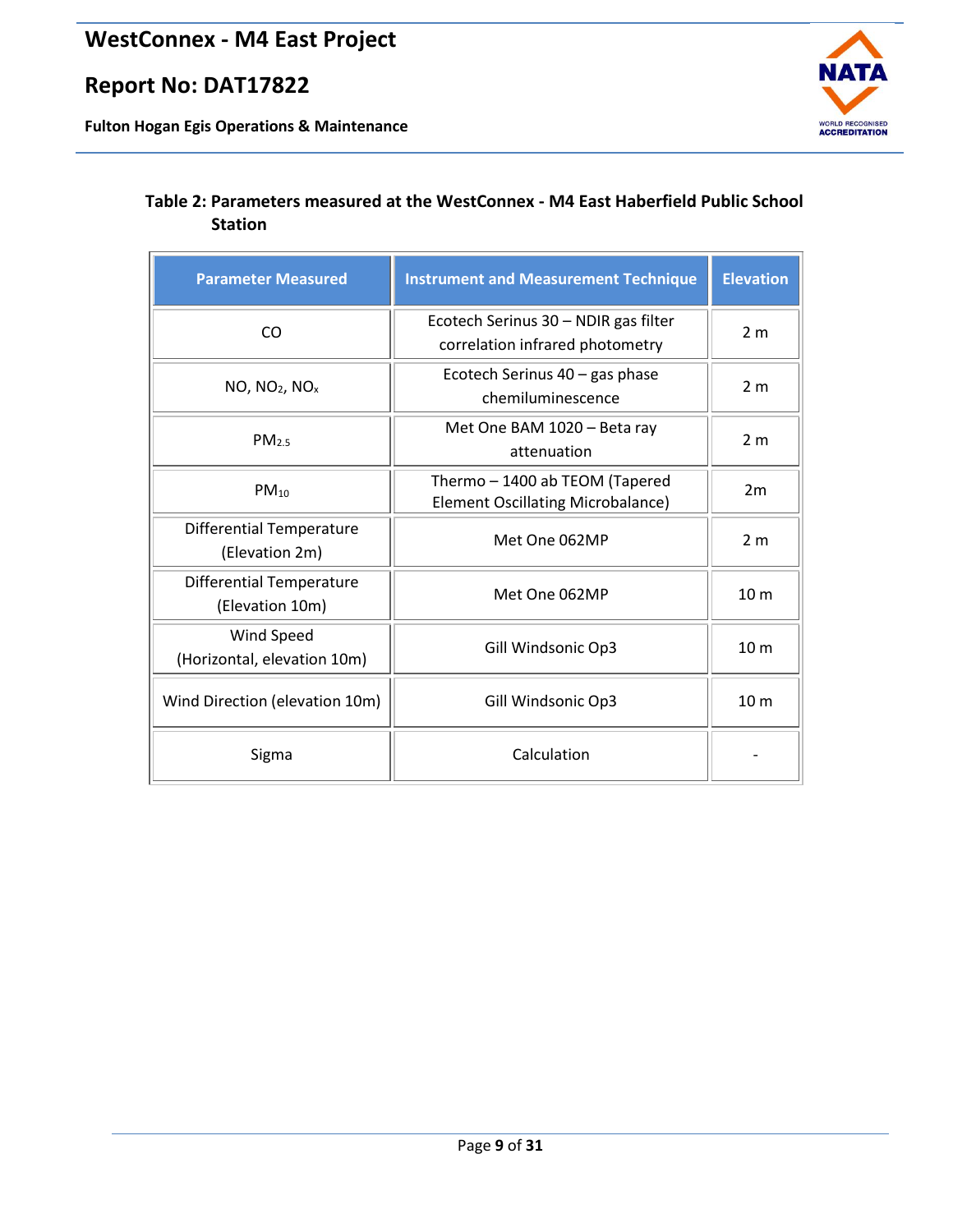**Fulton Hogan Egis Operations & Maintenance**

<span id="page-9-2"></span>

### <span id="page-9-0"></span>**2.3. Data Collection Methods**

[Table](#page-9-2) 3 below shows the methods used for [data collection.](#page-9-2) 

#### <span id="page-9-1"></span>**Table 3: Methods**

| <b>Parameter</b><br><b>Measured</b>    | <b>Data Collection Methods</b><br><b>Used</b> | <b>Description of Method</b>                                                                                                                                                                                                     |
|----------------------------------------|-----------------------------------------------|----------------------------------------------------------------------------------------------------------------------------------------------------------------------------------------------------------------------------------|
| NO, NO <sub>2</sub> , NO <sub>x</sub>  | AS 3580.5.1 - 2011                            | Methods for sampling and analysis of ambient air - Method<br>5.1: Determination of oxides of nitrogen-Chemiluminescence<br>method                                                                                                |
| CO                                     | AS 3580.7.1 - 2011                            | Methods for sampling and analysis of ambient air. Method 7.1:<br>Determination of carbon monoxide-Direct-reading<br>instrumental method                                                                                          |
| $PM_{10}$ (TEOM)                       | AS 3580.9.8-2008                              | Methods for sampling and analysis of ambient air. Method 9.8:<br>Determination of suspended particulate matter - PM <sub>10</sub><br>continuous direct mass method using a tapered element<br>oscillating microbalance analyser. |
| PM <sub>2.5</sub> (BAM 1020)           | AS/NZS 3580.9.12-2013 <sup>1</sup>            | Methods for sampling and analysis of ambient<br>Air - Method 9.12: Determination of suspended<br>particulate matter-PM <sub>2.5</sub> beta attenuation<br>monitors                                                               |
| Vector Wind Speed<br>(Horizontal)      | AS 2923-1987 <sup>2</sup>                     | Methods for sampling and analysis of ambient air. Method 14:<br>Meteorological monitoring for ambient air quality monitoring<br>applications                                                                                     |
| <b>Vector Wind</b><br><b>Direction</b> | AS 2923-1987 <sup>3</sup>                     | Methods for sampling and analysis of ambient air. Method 14:<br>Meteorological monitoring for ambient air quality monitoring<br>applications                                                                                     |
| Sigma                                  | AS 2923-1987 <sup>3</sup>                     | Methods of sampling and analysis of ambient air. Method 14:<br>Meteorological monitoring for ambient air quality monitoring<br>applications                                                                                      |
| Atmospheric<br>Temperature             | USEPA (2000) EPA 454/R-<br>$99 - 0053$        | Methods for sampling and analysis of ambient air. Method 14:<br>Meteorological monitoring for ambient air quality monitoring<br>applications                                                                                     |

 $1$  As approved by the Department of Planning and Environment on  $8<sup>th</sup>$  September 2017.

 $^2$  Superseded by AS/NZ 3580.14 2014 but specifically referenced in ministerial conditions.

 $3$  Superseded by AS/NZ 3580.14 2014 but specifically referenced in ministerial conditions.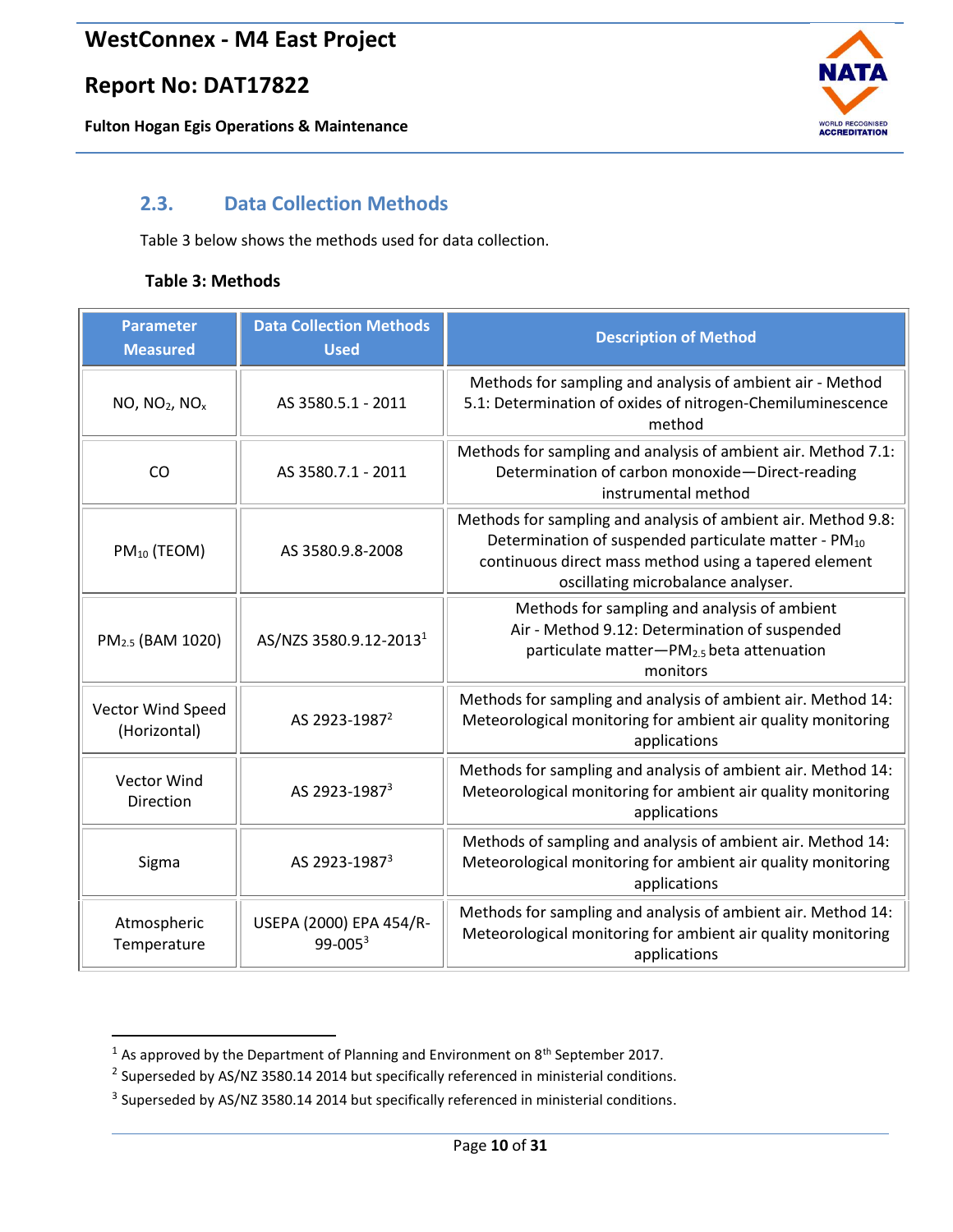### **Report No: DAT17822**

**Fulton Hogan Egis Operations & Maintenance**



Note: Two different measurement techniques are used for monitoring  $PM_{10}$  and  $PM_{2.5}$  at the WestConnex - M4 East Project Station. Studies conducted in Canada, the United States and other countries have found that the Tapered Element Oscillating Microbalance (TEOM) monitors can under report concentrations compared to the Beta Attenuation Monitors (BAM), especially when the air contains a large proportion of semi-volatile particulate matter, which may be the case during cooler seasons when the air contains less coarse dust and a greater proportion of semivolatile organic compounds such as those associated with wood smoke. As a result, it is normal to see occasional periods where  $PM_{10}$  <  $PM_{2.5}$  and this situation does not necessarily indicate a fault with either instrument.

#### <span id="page-10-0"></span>**2.3.1. Data Acquisition**

Data acquisition is performed using a PC based WinAQMS logger (using WinAQMS<sup>®</sup> Version 2.0) situated at each of the monitoring sites. Each logger is equipped with a 3G modem for remote data collection. The recorded data is remotely collected from the Air Quality Monitoring Station (AQMS) loggers on a daily basis (using Airodis™ version 5.1) and stored at Ecotech's Environmental Reporting Services (ERS) department in Melbourne, Australia. Data samples are logged in 5-minute intervals.

### <span id="page-10-2"></span><span id="page-10-1"></span>**2.4. Data Validation and Reporting**

#### **2.4.1. Validation**

The Ecotech ERS department performs daily data checks to ensure maximum data capture rates are maintained. Any equipment failures are communicated to the responsible field engineers for urgent rectification. Ecotech ERS maintains two distinct databases containing non-validated and validated data respectively.

The validated database is created by duplicating the non-validated database and then flagging data affected by instrument faults, calibrations and other maintenance activities. The data validation software requires the analyst to supply a valid reason (e.g., backed by maintenance notes, calibration sheets etc.) in the database for flagging any data as invalid.

Details of all invalid or missing data are recorded in the Valid Data Exception Tables.

Validation is performed by the analyst, and the validation is reviewed. Graphs and tables are generated based on the validated five minutes and one-hour data as appropriate.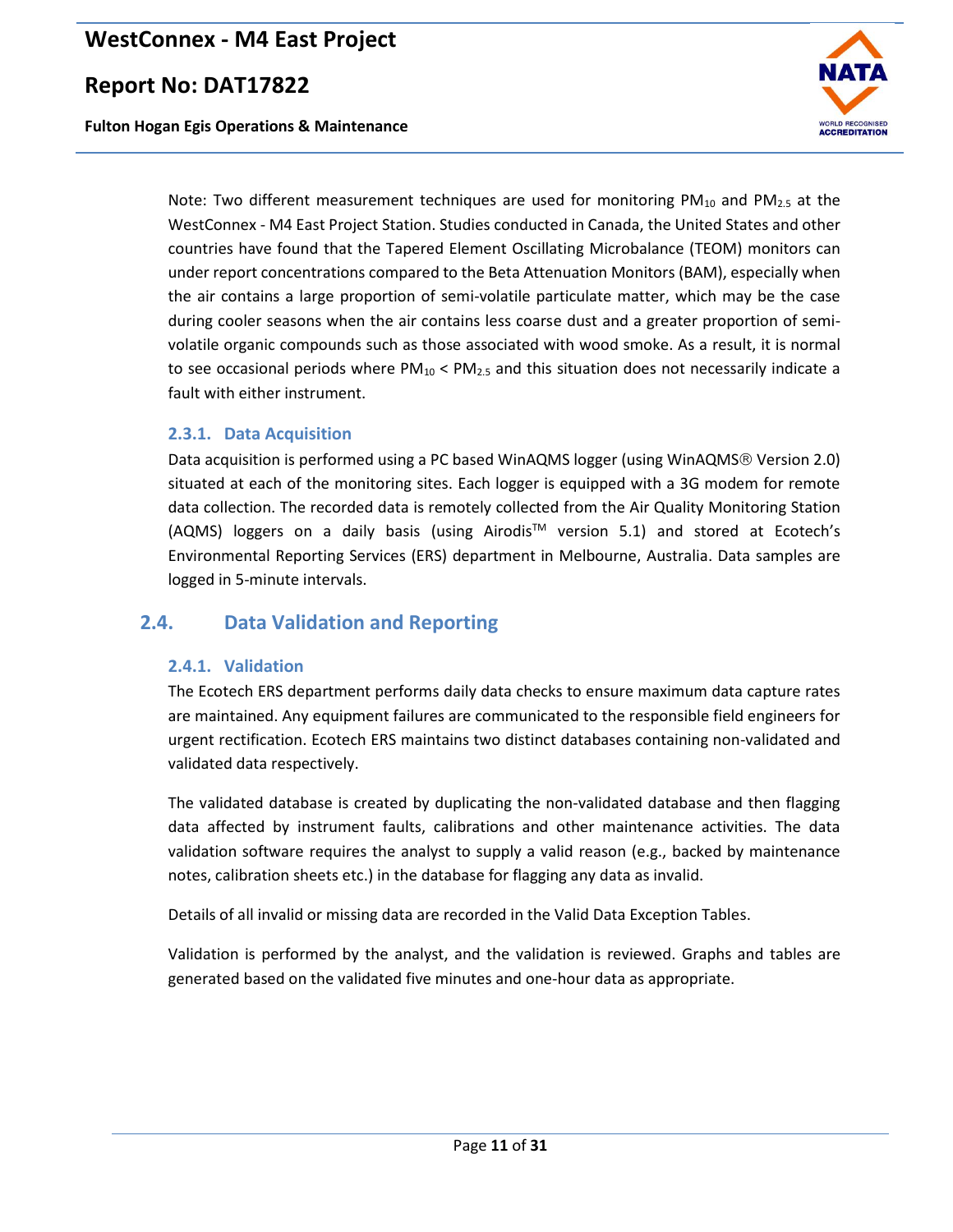## **Report No: DAT17822**

**Fulton Hogan Egis Operations & Maintenance**



#### <span id="page-11-0"></span>**2.4.2. Reporting**

Data is reported in one Microsoft Excel format file named:

• *WestConnex\_M4\_Haberfield School\_ Monthly Data Report\_ November 2021.xls*

Excel file consists of 5 worksheets:

- 1. Cover
- 2. 5 Minute Data
- 3. 1 Hour Data
- 4. 24-hour Data
- 5. Valid Data Exception Report

The data contained in this report is based on Australian Eastern Standard Time.

All averages are calculated from the five-minute and the one-hour data. Averages are based on a minimum of 75% valid readings within the averaging period. Where data capture is low for a particular parameter, summary values (e.g., monthly maximum and minimum) may be based on less than 75% valid samples. The reader should use caution when interpreting these values as they may not be representative of conditions for the entire sample period.

Averaging periods of eight hours or less are reported for the end of the period, i.e., the hourly average 02:00am is for the data collected from 1:00am to 2:00am. One-hour averages are calculated based on a clock hour. One day averages are calculated based on calendar days.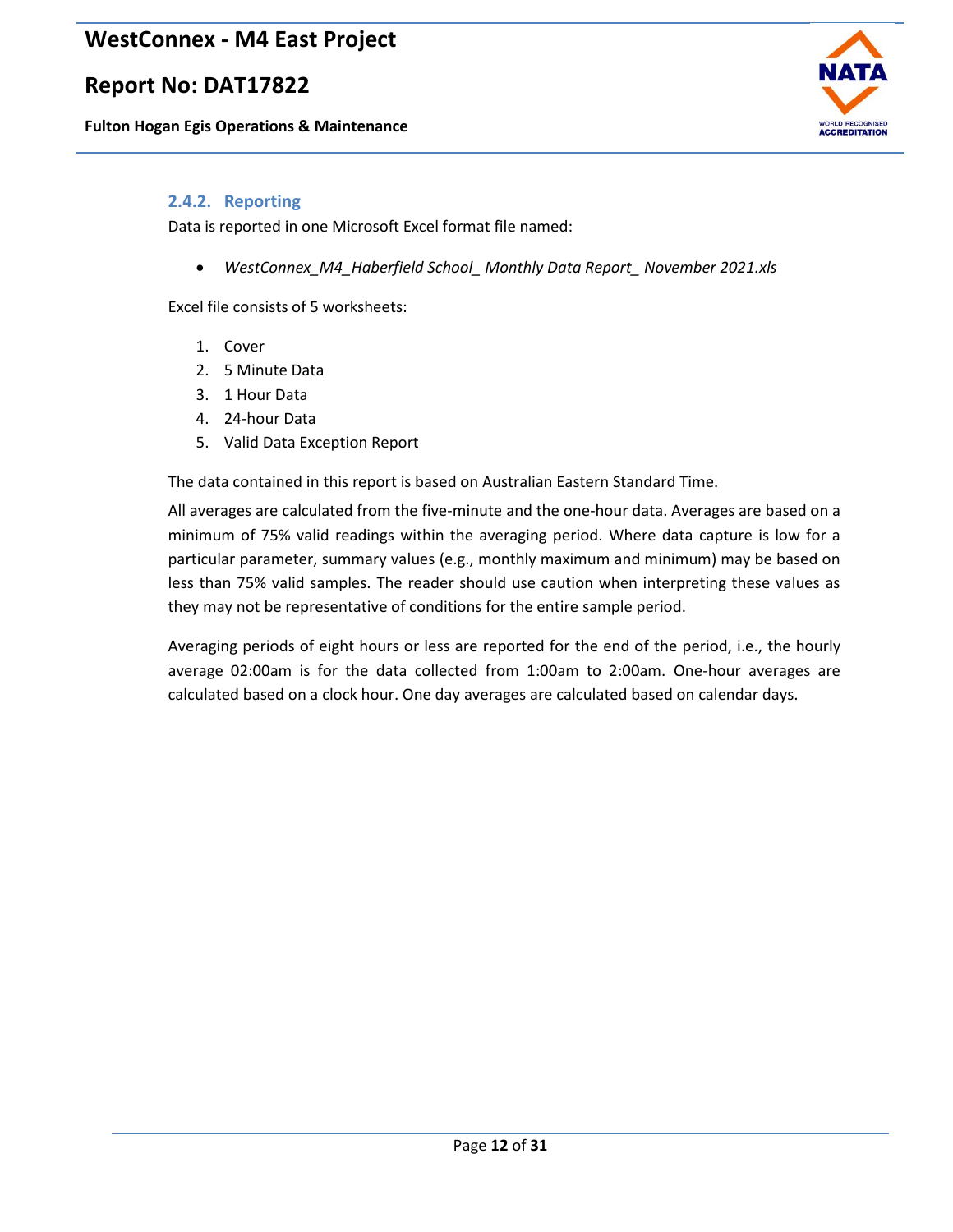### **Report No: DAT17822**

**Fulton Hogan Egis Operations & Maintenance**



# <span id="page-12-0"></span>**3.0 Air Quality Goals**

The air quality goals and criteria for pollutants monitored at the WestConnex - M4 East Haberfield Public School station are based on SSI 6307 Planning Approval Condition E9. The air quality goals and criteria are shown in Table 4 below.

#### <span id="page-12-1"></span>**Table 4: WestConnex - M4 East Haberfield Public School Station - Air Quality Goals**

| <b>Parameter</b>  | <b>Time Period</b>                          | <b>Goal Level</b> | <b>Units</b>           |
|-------------------|---------------------------------------------|-------------------|------------------------|
| CO                | 8 hours (rolling, based on 1-hour averages) | 9.0               | ppm                    |
| NO <sub>2</sub>   | 1 hour                                      | 0.12              | ppm                    |
| $PM_{10}$         | 1 day                                       | 50                | $\mu$ g/m <sup>3</sup> |
|                   | 1 year                                      | 25                | $\mu$ g/m <sup>3</sup> |
| PM <sub>2.5</sub> | 1 day                                       | 25                | $\mu$ g/m <sup>3</sup> |
|                   | 1 year                                      | 8                 | $\mu$ g/m <sup>3</sup> |

#### *Note:*

This table includes all valid data points that exceed the defined air quality standards. The Ambient Air Quality NEPM includes a provision for excluding 1-day  $PM_{10}$  or  $PM_{2.5}$  averages associated with "exceptional events" from the total exceedances of the Air Quality standard. The definition of an "exceptional event" is included below for reference. It is the responsibility of the end user of this data to evaluate whether any reported exceedances are associated with exceptional events and are eligible to be excluded from the exceedance total. Monitoring and reporting of exceedances during the operational project will be in accordance with the Planning Approval Conditions E10, E11 and E12.

As per the Ambient Air Quality NEPM, *Exceptional event* means a fire or dust occurrence that adversely affects air quality at a particular location, and causes an exceedance of 1 day average standards in excess of normal historical fluctuations and background levels, and is directly related to: bushfire; jurisdiction authorised hazard reduction burning; or continental scale windblown dust.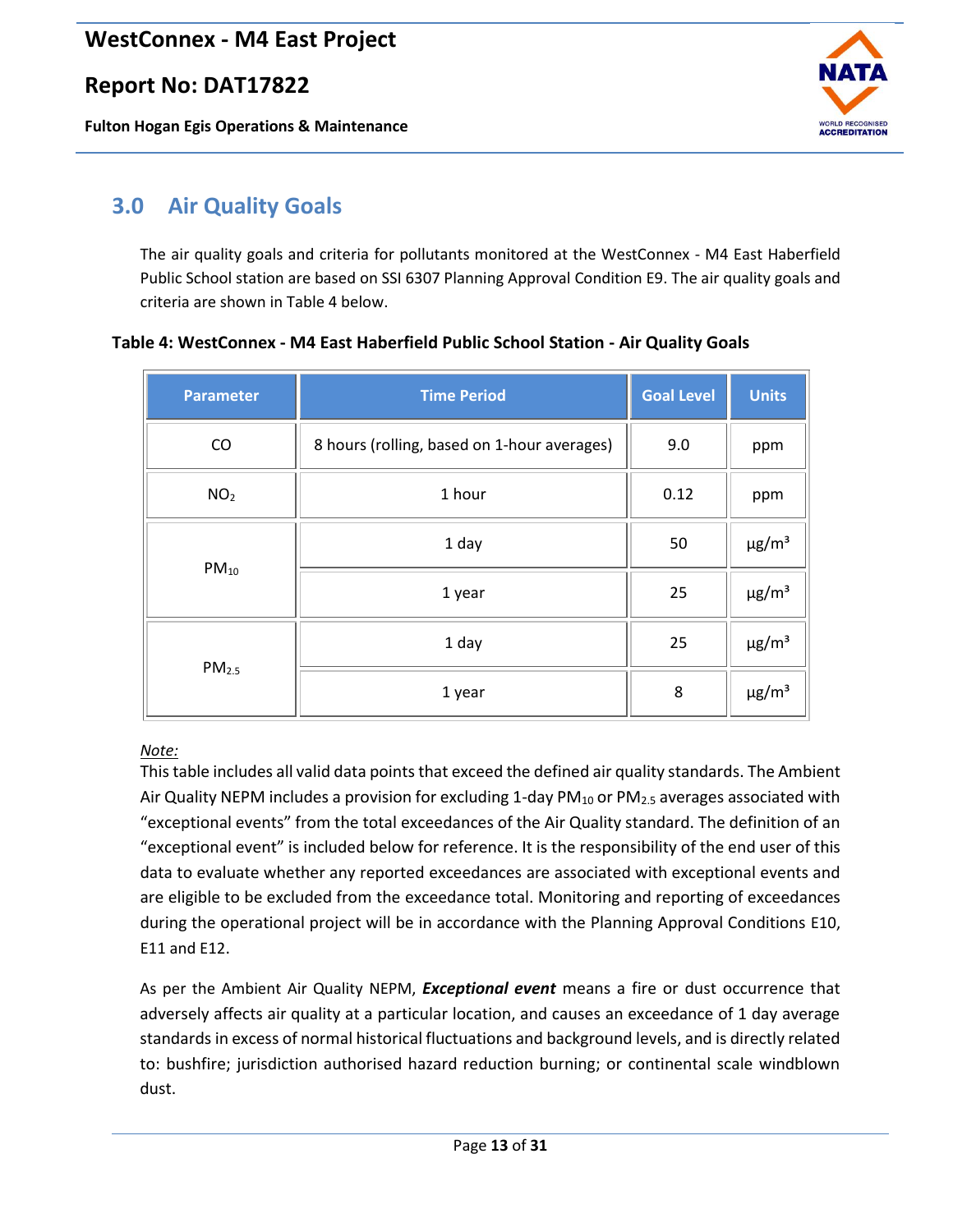### **Report No: DAT17822**

**Fulton Hogan Egis Operations & Maintenance**



# <span id="page-13-0"></span>**4.0 Calibrations and Maintenance**

### <span id="page-13-1"></span>**4.1. Units and Uncertainties**

The uncertainties for each parameter have been determined by the manufacturer's tolerance limits of the equipment's parameters, and by the data collection standard method.

The reported uncertainties are expanded uncertainties, calculated using coverage factors which give a level of confidence of approximately 95%.

#### <span id="page-13-2"></span>**Table 5: Units and Uncertainties**

| <b>Parameter</b>               | <b>Units</b>           | <b>Resolution</b>          | <b>Uncertainty</b>                                                                                                                                                                      | <b>Measurement Range<sup>4</sup></b>                                                                                                   |
|--------------------------------|------------------------|----------------------------|-----------------------------------------------------------------------------------------------------------------------------------------------------------------------------------------|----------------------------------------------------------------------------------------------------------------------------------------|
| NO, NO <sub>x</sub> (S40)      | ppm                    | 0.001 ppm                  | $\pm$ (6% of reading + 0.011 ppm)<br>k factor of $2.0$                                                                                                                                  | 0 to $0.5$ ppm<br>$LDL = 0.0004$ ppm                                                                                                   |
| NO <sub>2</sub> (S40)          | ppm                    | 0.001 ppm                  | $\pm$ (6% of reading + 0.011 ppm)<br>k factor of $2.0$                                                                                                                                  | 0 to $0.5$ ppm<br>$LDL = 0.0004$ ppm                                                                                                   |
| CO (S30)                       | ppm                    | $0.1$ ppm                  | $\pm$ (7% of reading + 0.8 ppm)<br>k factor of 2.0                                                                                                                                      | 0 to 50 ppm<br>$LDL = 0.04$ ppm                                                                                                        |
| PM <sub>2.5</sub><br>(BAM1020) | $\mu$ g/m <sup>3</sup> | $1 \mu g/m^3$              | 24Hr: $\pm$ (5.5% of reading + 4.0 $\mu$ g/m <sup>3</sup> )<br>(in range 0 - 100 $\mu$ g/m <sup>3</sup> )<br>Hr: $\pm$ (8% of reading + 8.0 $\mu$ g/m <sup>3</sup> )<br>k factor of 2.0 | 0 to 1000 $\mu$ g/m <sup>3</sup><br>LDL <sub>24hr</sub> = 1.0 $\mu$ g/m <sup>3</sup><br>LDL <sub>hr</sub> = 4.8 $\mu$ g/m <sup>3</sup> |
| PM <sub>10</sub> (TEOM)        | $\mu$ g/m <sup>3</sup> | $0.1 \,\mathrm{\mu g/m^3}$ | $\pm$ 5.0 $\mu$ g/m <sup>3</sup> or 3.6% of reading,<br>whichever is the greater<br>K factor of 2.0                                                                                     | 0 to 1 $g/m^3$<br>LDL = $5 \mu g/m^3$                                                                                                  |
| <b>Vector Wind</b><br>Speed    | m/s                    | $0.1 \, \text{m/s}$        | $\pm$ 0.4 m/s or 2 % of reading,<br>whichever is greater<br>K factor of 2.0                                                                                                             | 0 to 30 $m/s$                                                                                                                          |
| Vector Wind<br>Direction       | Deg                    | 1 deg                      | $±$ 4 deg<br>K factor of 2.0                                                                                                                                                            | 0 to 360 deg<br>Starting threshold:<br>$0 \text{ m/s}$                                                                                 |

<sup>4</sup> Uncertainties may not be calculated based on the full measurement range. The max measurement range for gas analysers is defined as the full scale (FS=Span/0.8).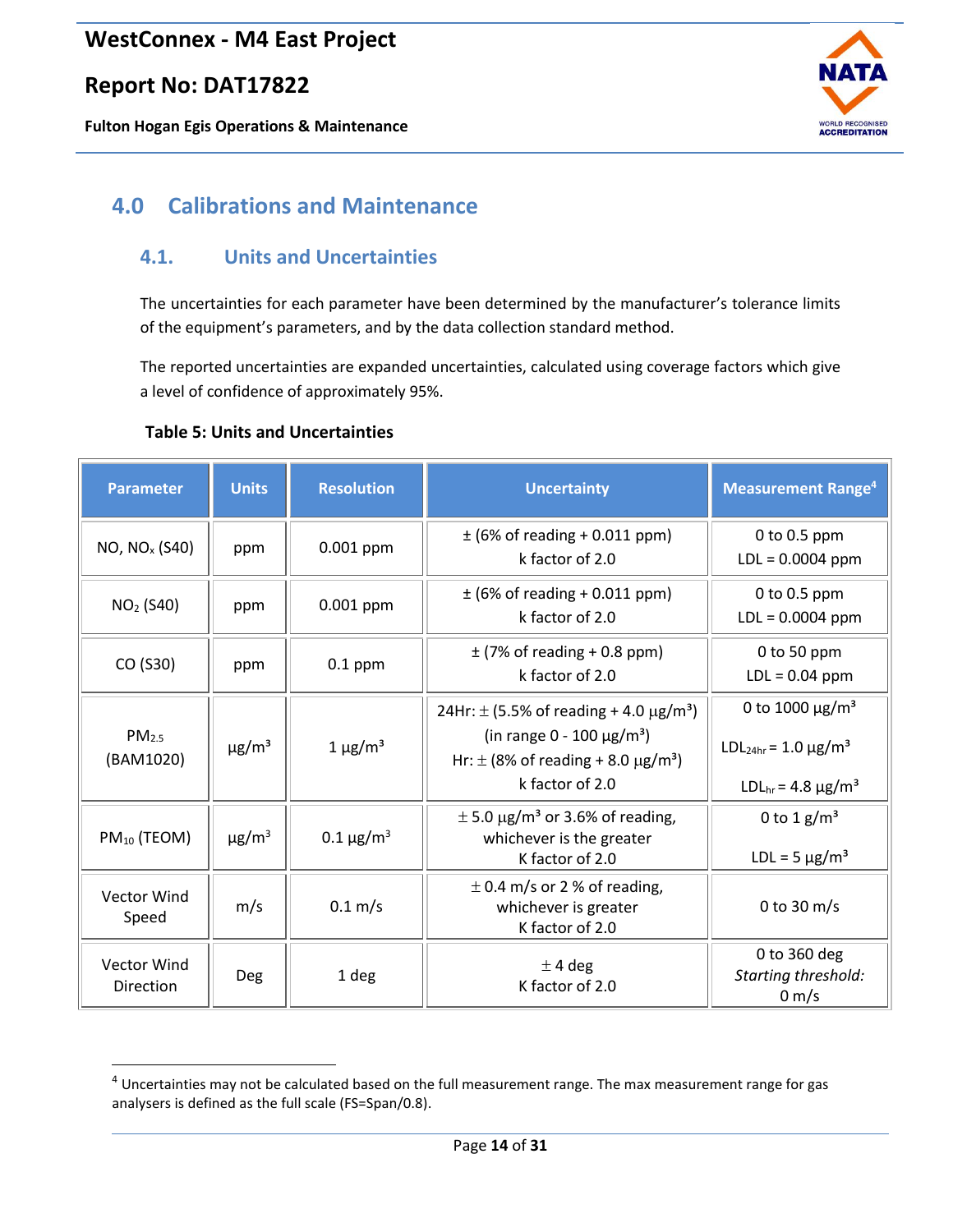# **Report No: DAT17822**

**Fulton Hogan Egis Operations & Maintenance**



| <b>Parameter</b>       | <b>Units</b> | <b>Resolution</b> | <b>Uncertainty</b>                  | <b>Measurement Range</b> <sup>4</sup> |
|------------------------|--------------|-------------------|-------------------------------------|---------------------------------------|
| Ambient<br>Temperature | °∩           | $0.1^{\circ}$ C   | $±0.6^{\circ}$ C<br>K factor of 2.0 | -10 $^{\circ}$ C to 50 $^{\circ}$ C   |

#### <span id="page-14-1"></span><span id="page-14-0"></span>**4.2. Maintenance**

#### **4.2.1. Calibration & Maintenance Summary Tables**

The last calibrations for the following parameters were performed on the indicated dates. Data supplied after this time is subject to further validation, to be performed at the next calibration cycle.

Note: Maintenance and calibration dates may differ, as calibrations may be less frequent than scheduled maintenance visits.

Table 6 indicates when the particulate and gas and meteorological equipment were last maintained/calibrated.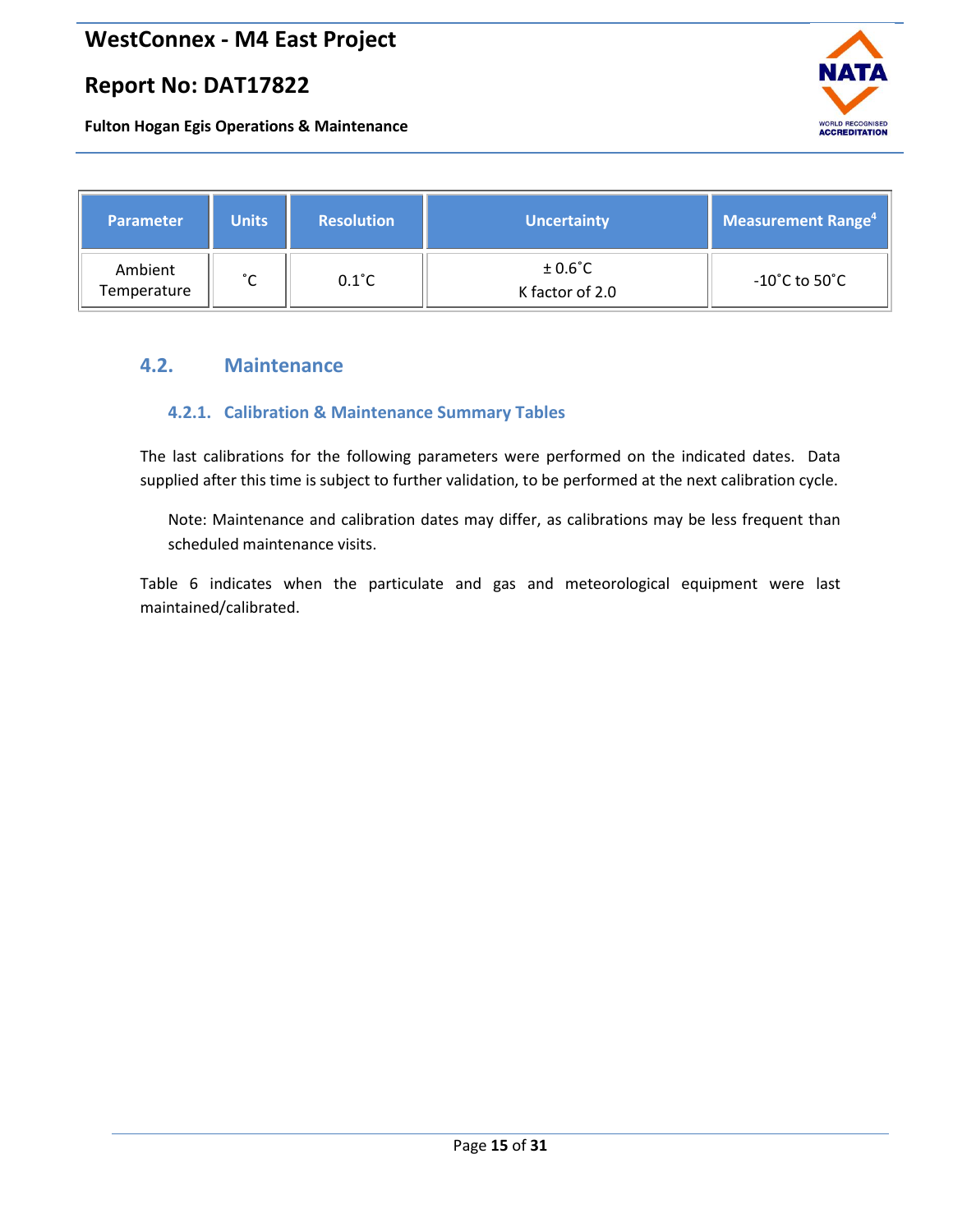**Fulton Hogan Egis Operations & Maintenance**



| <b>Parameter</b>                      | <b>Date of Last</b><br><b>Scheduled</b><br><b>Maintenance</b> | <b>Maintenance Type<sup>5</sup></b> | <b>Date of Last</b><br><b>Calibration</b> | <b>Calibration</b><br><b>Cycle</b> |  |
|---------------------------------------|---------------------------------------------------------------|-------------------------------------|-------------------------------------------|------------------------------------|--|
| NO, NO <sub>2</sub> , NO <sub>x</sub> | 23/11/21                                                      | Yearly                              | 23/11/21                                  | Monthly                            |  |
| CO                                    | 23/11/21                                                      | Yearly                              | 23/11/21                                  | Monthly                            |  |
| $PM_{10}$                             | 24/11/21                                                      | Yearly                              | 23/11/21                                  | Yearly                             |  |
| PM <sub>2.5</sub>                     | 24/11/21                                                      | Yearly                              | 19/11/21                                  | Yearly                             |  |
| WS/WD/Sigma                           | 23/11/21                                                      | Monthly                             | 01/09/20 <sup>6</sup>                     | 2 Yearly                           |  |
| Differential<br>Temperature 2m        | 11/11/21                                                      | Yearly                              | 11/11/21                                  | 6 Monthly                          |  |
| Differential                          | 11/11/21                                                      | Yearly                              | 26/05/11<br>(ID: 21-1452 OUT)             | 6 Monthly                          |  |
| Temperature 10m                       |                                                               |                                     | 11/11/21<br>(ID: 20-0004 IN)              |                                    |  |

#### <span id="page-15-0"></span>**Table 6: M4 East Project Haberfield Public School Maintenance Table November 2021**

<sup>5</sup> Additional visits may have been made as required.

<sup>6</sup> Wind sensor calibrated on 01/09/20 and installed at this site on 26/05/21.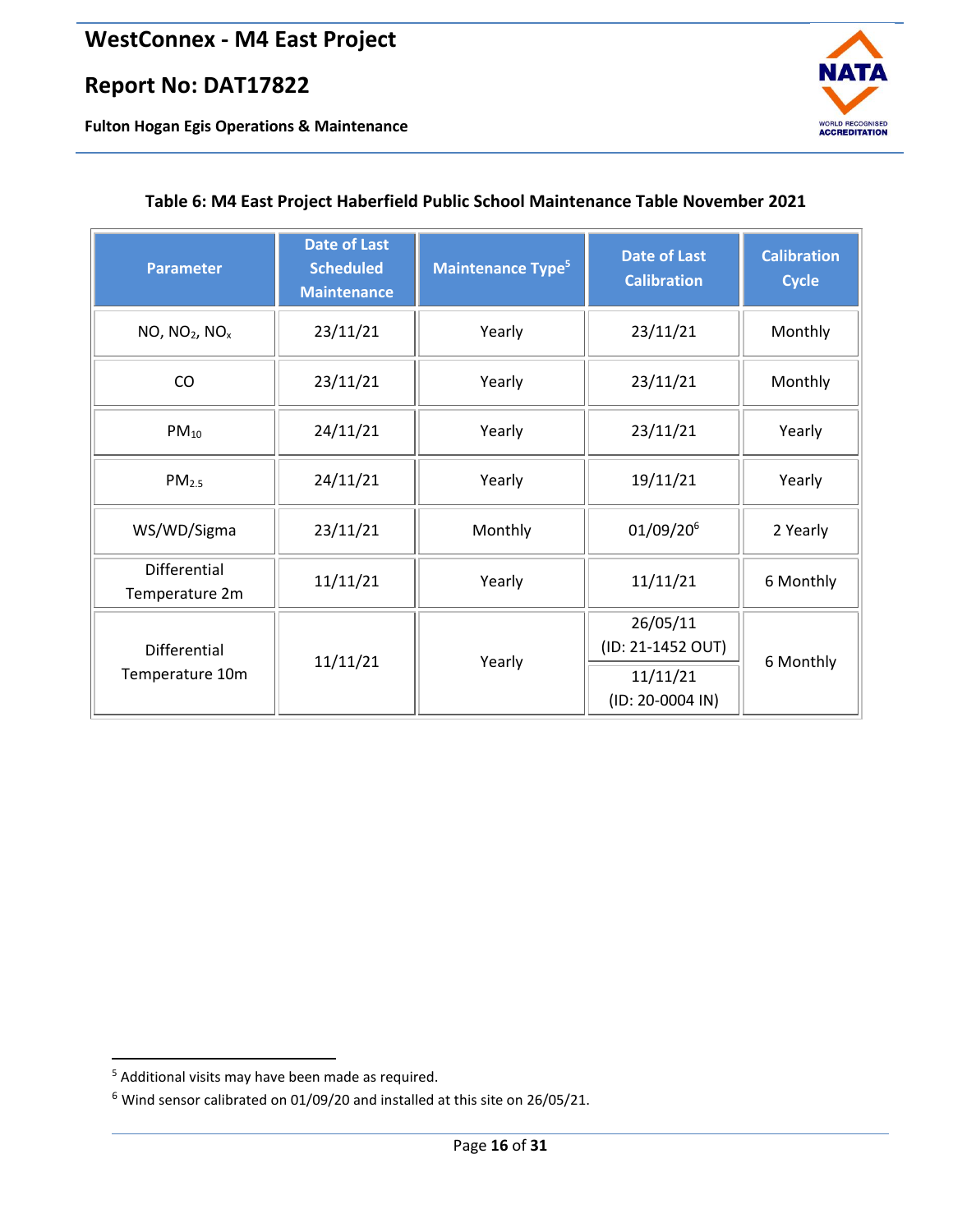### **Report No: DAT17822**

**Fulton Hogan Egis Operations & Maintenance**



# <span id="page-16-0"></span>**5.0 Results**

### <span id="page-16-1"></span>**5.1. Data Capture**

Valid data capture refers to the amount of valid data collected during the report period. It is based on 5-minute data, for gaseous and meteorological parameters and 1-hour data for particulate parameters.

The percentage of valid data captured is calculated using the following equation:

*Valid Data capture = (Reported air quality data / Total data) x 100%*

Where:

- Reported air quality data = Number of samples (instrument readings) which have been validated through a quality assured process and excludes all data errors, zero data collection due to calibration, equipment failures, planned and unplanned maintenance.
- Total data = Total number of samples (instrument readings) expected for the sampling period. Total data is calculated based on the same averaging period as "reported air quality data" and the duration of the corresponding report period. e.g., for 5-minute data collected over a month of 31 days, the total data would be equal to 12 (5-minute samples in an hour) x 24 (hours in a day)  $x$  31 (days in a month) = 8928 samples.

Table 7 below displays data capture statistics for November 2021. **Bold** values in the table indicate data capture below 95%.

Details of all invalid or missing data affecting data capture are included in the Valid Data Exception Table, see section 6.0.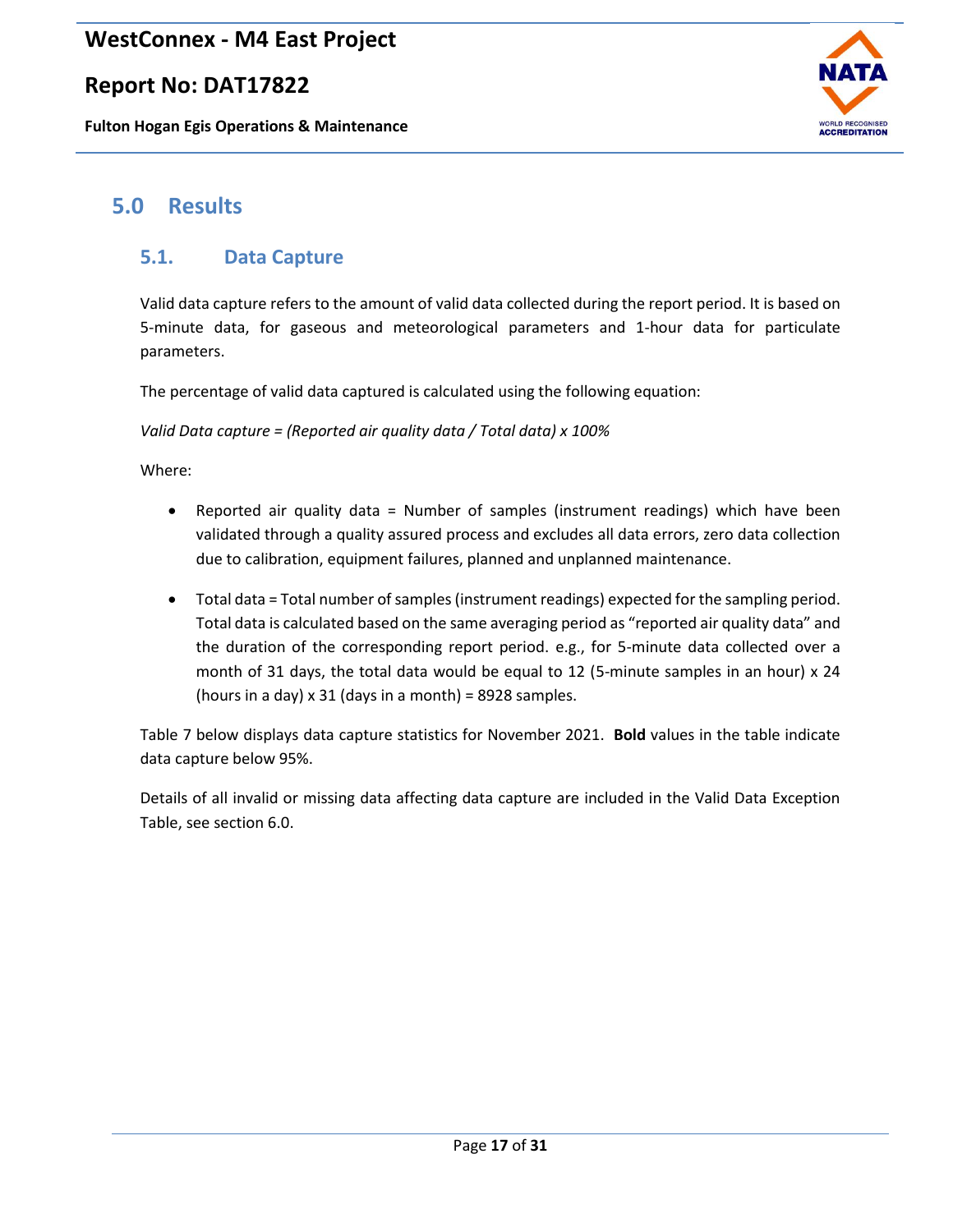**Fulton Hogan Egis Operations & Maintenance**



### <span id="page-17-0"></span>**Table 7: Data Capture for WestConnex - M4 East Haberfield Public School Station**

| <b>Parameter</b>                      | Data Capture (%) |  |
|---------------------------------------|------------------|--|
| PM <sub>2.5</sub>                     | 95.3             |  |
| $PM_{10}$                             | 89.2             |  |
| CO                                    | 93.9             |  |
| NO, NO <sub>2</sub> , NO <sub>x</sub> | 95.7             |  |
| WS, WD, Sigma                         | 98.2             |  |
| AT 2m                                 | 98.3             |  |
| AT 10m                                | 63.6             |  |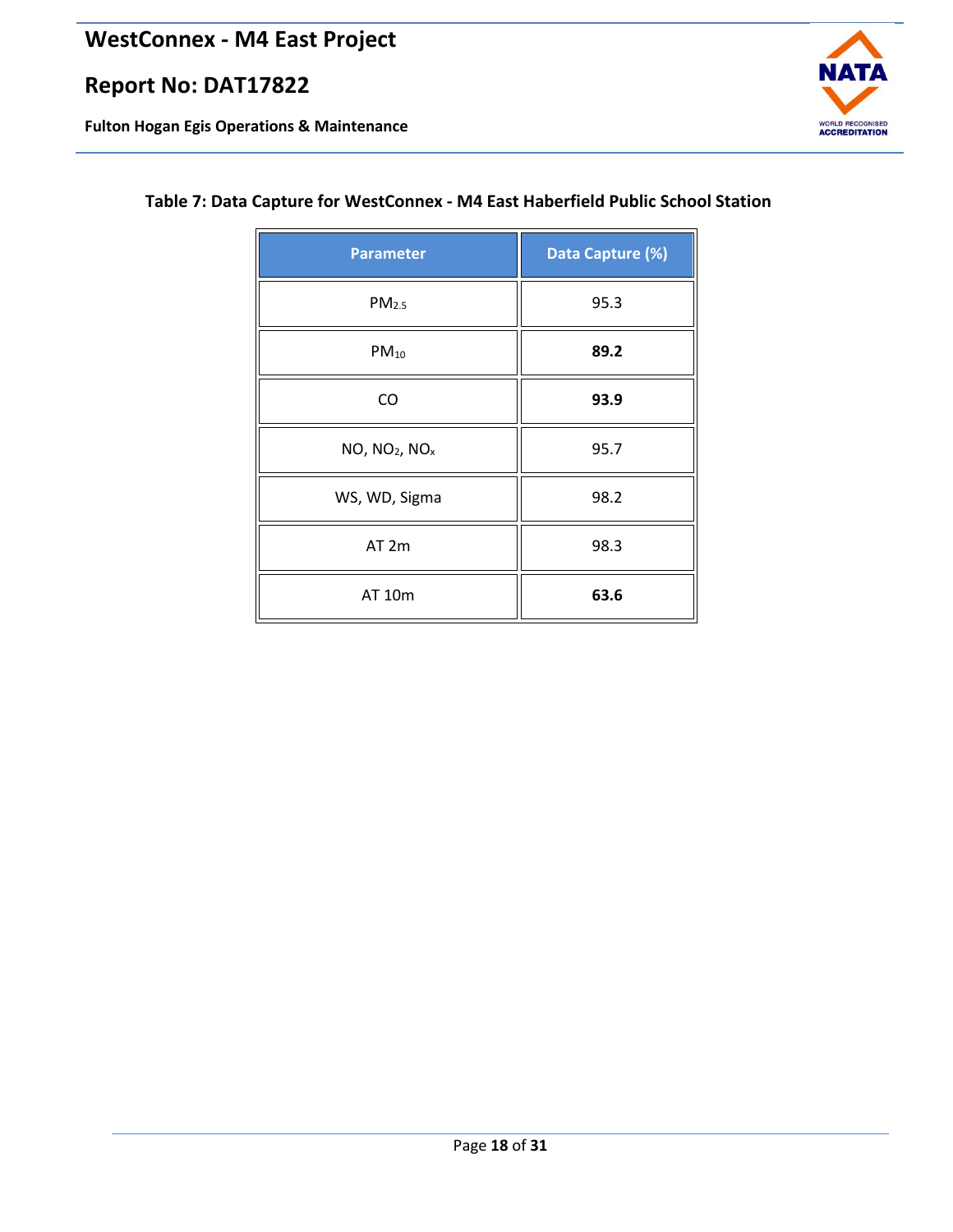**Fulton Hogan Egis Operations & Maintenance**



### <span id="page-18-0"></span>**5.2. Air Quality Monthly Summary**

Table 8 below includes a summary of any exceedances recorded at the WestConnex - M4 East Haberfield Public School Station during the reported period<sup>7</sup>.

#### <span id="page-18-1"></span>**Table 8: M4 East Project Haberfield Public School Exceedances Recorded for November 2021**

| <b>Parameter</b>                | <b>Time Period</b>  | <b>Value of</b><br><b>Exceedance</b> | Date of<br><b>Exceedance</b> |
|---------------------------------|---------------------|--------------------------------------|------------------------------|
| $NO2$ (ppm)                     | 1 hour              |                                      |                              |
| CO (ppm)                        | 8-hour rolling      |                                      |                              |
| $PM_{10} (\mu g/m^3)$           | 24-hour             |                                      |                              |
|                                 | Annual <sup>8</sup> |                                      |                              |
|                                 | 24-hour             |                                      |                              |
| $PM_{2.5}$ (µg/m <sup>3</sup> ) | Annual <sup>9</sup> |                                      |                              |

 $7$  Exceedances are based on the decimal places reported.

 $^8$  Insufficient data to report annual average in 2021, any exceedances will be included in December 2021 report.

<sup>&</sup>lt;sup>9</sup> Insufficient data to report annual average in 2021, any exceedances will be included in December 2021 report.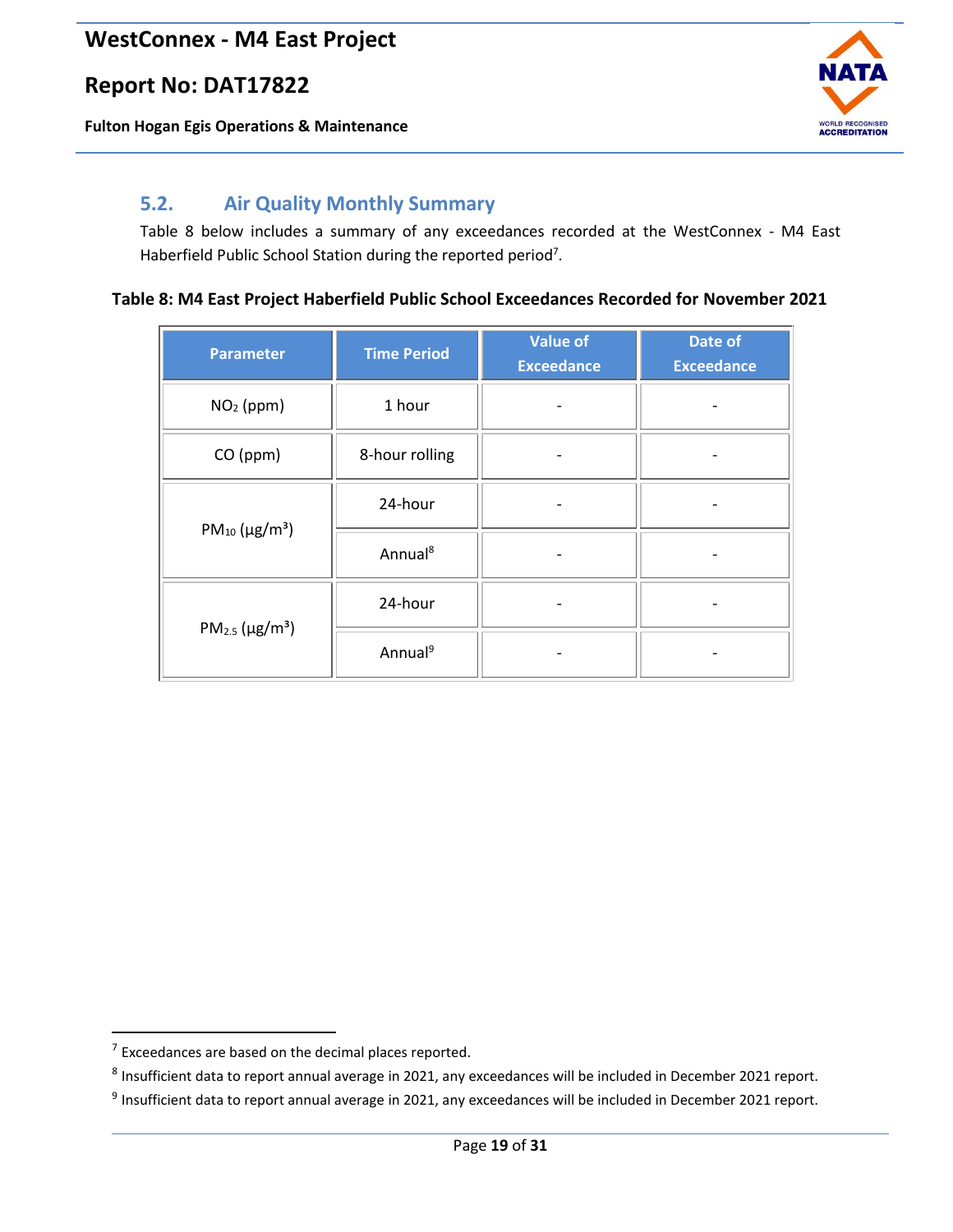## **Report No: DAT17822**

**Fulton Hogan Egis Operations & Maintenance**



### <span id="page-19-1"></span><span id="page-19-0"></span>**5.3. Tabulated data**

#### **5.3.1. Annual average**

[Table 9](#page-19-2) displays monthly averages of the PM<sub>2.5</sub> and PM<sub>10</sub> parameters collected at WestConnex - M4 East Haberfield Public School ambient air monitoring station for 2021. Averages shown are for the 2021 calendar year, up to the current reported month. Table requires at least 75% valid data to display a monthly average. Footer values are based on all available data for 2021 rather than the average of individual months. This gives an indication of performance against the annual objectives.

#### <span id="page-19-2"></span>**Table 9: PM<sup>10</sup> and PM2.5 averages at the WestConnex M4 East Ambient Air Monitoring Station 2021**

|               | <b>Haberfield school</b>   |                                    |  |
|---------------|----------------------------|------------------------------------|--|
| <b>Month</b>  | $PM_{10}$<br>$(\mu g/m^3)$ | PM <sub>2.5</sub><br>$(\mu g/m^3)$ |  |
| $Jan-21$      |                            |                                    |  |
| Feb-21        | -                          | -                                  |  |
| Mar-21        | 16.2                       | 4.9                                |  |
| Apr-21        | 19.0                       | 10.5                               |  |
| May-21        | 14.4                       | 8.5                                |  |
| $Jun-21$      | 8.7                        | 16.6                               |  |
| $Jul-21$      | 11.5                       | 8.1                                |  |
| Aug-21        | 14.5                       | 8.8                                |  |
| $Sep-21$      | 15.1                       | $6.1\,$                            |  |
| Oct-21        | 16.5                       | 5.9                                |  |
| <b>Nov-21</b> | 14.0                       | 4.1                                |  |
|               |                            |                                    |  |
| Average       | 15.0                       | 7.3                                |  |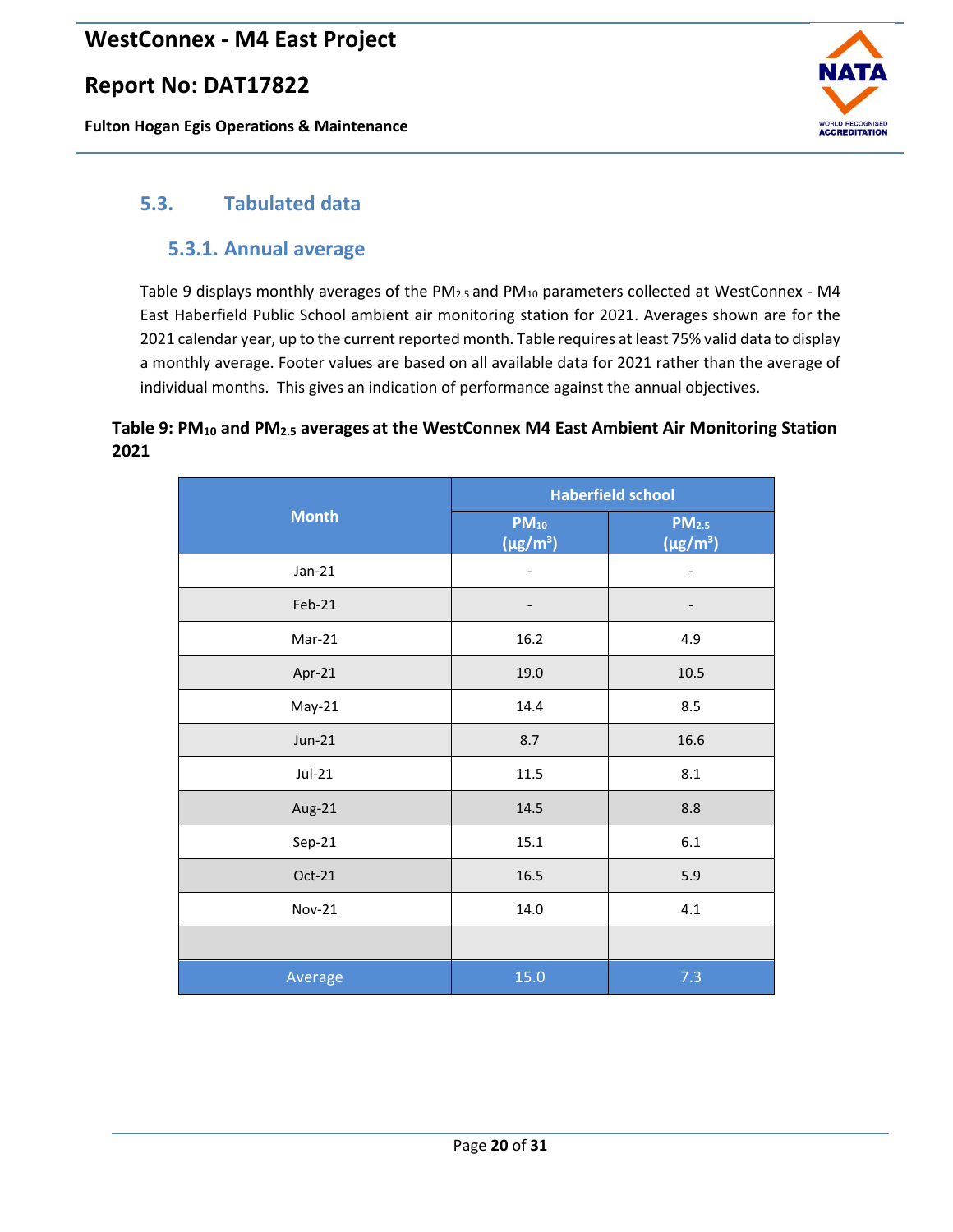**Fulton Hogan Egis Operations & Maintenance**



### <span id="page-20-0"></span>**5.4. Graphic Representations**

This section displays graphs of the pollutants and meteorological parameters monitored at the WestConnex - M4 East Haberfield Public School station for November 2021. The graphs are based on validated 5 minutes or 1-hour data as appropriate.



CO 8-Hour (Rolling, based on 1-Hour Averages) November 2021

<span id="page-20-1"></span>**Figure 2: M4 East Haberfield Public School Station - CO 8-Hour Rolling Graph for November 2021**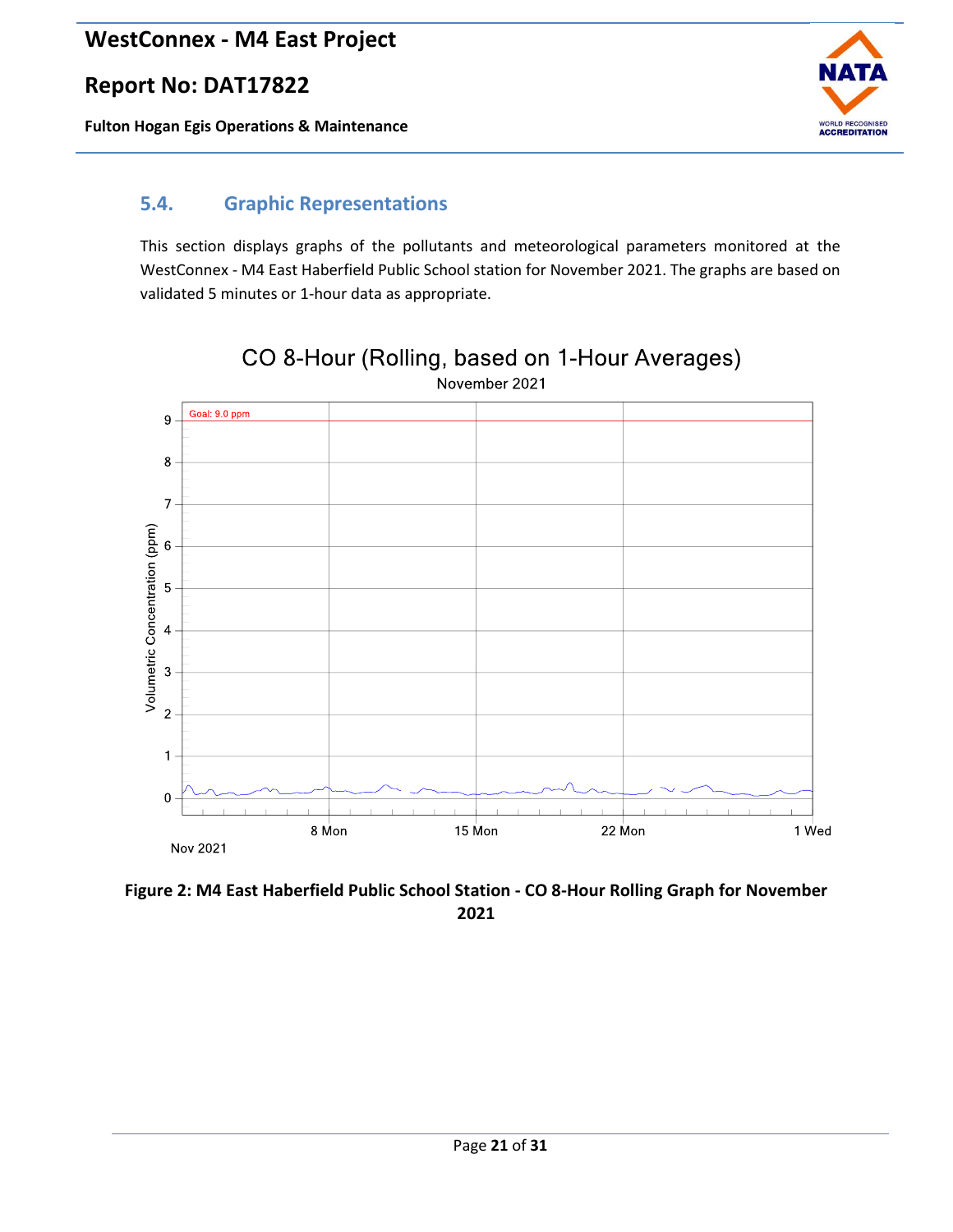



<span id="page-21-0"></span>**Figure 3: M4 East Haberfield Public School Station - NO<sup>2</sup> 1-Hour Averages Graph for November 2021**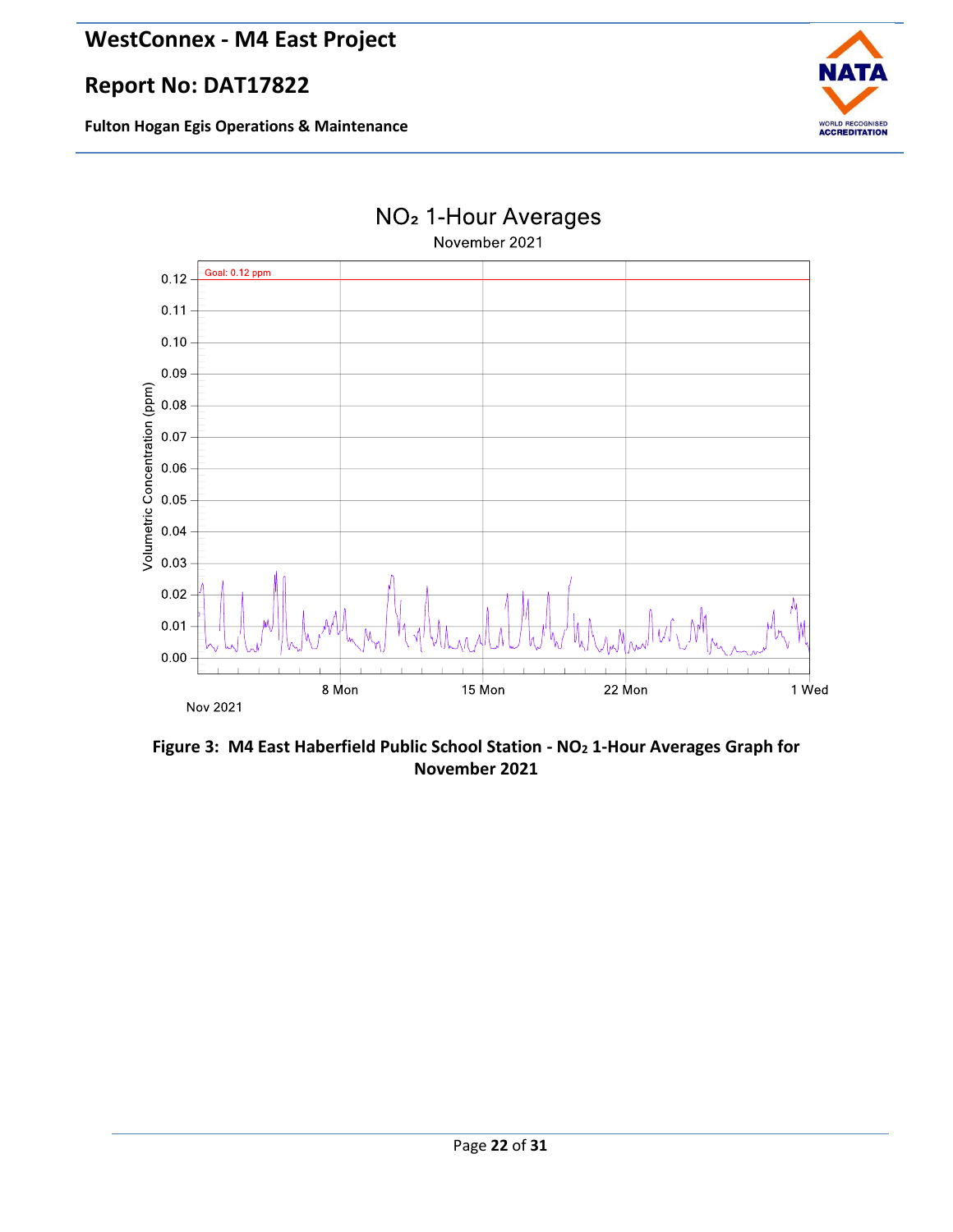



<span id="page-22-0"></span>**Figure 4: M4 East Haberfield Public School Station - PM<sup>10</sup> 24-Hour Averages Graph for November 2021**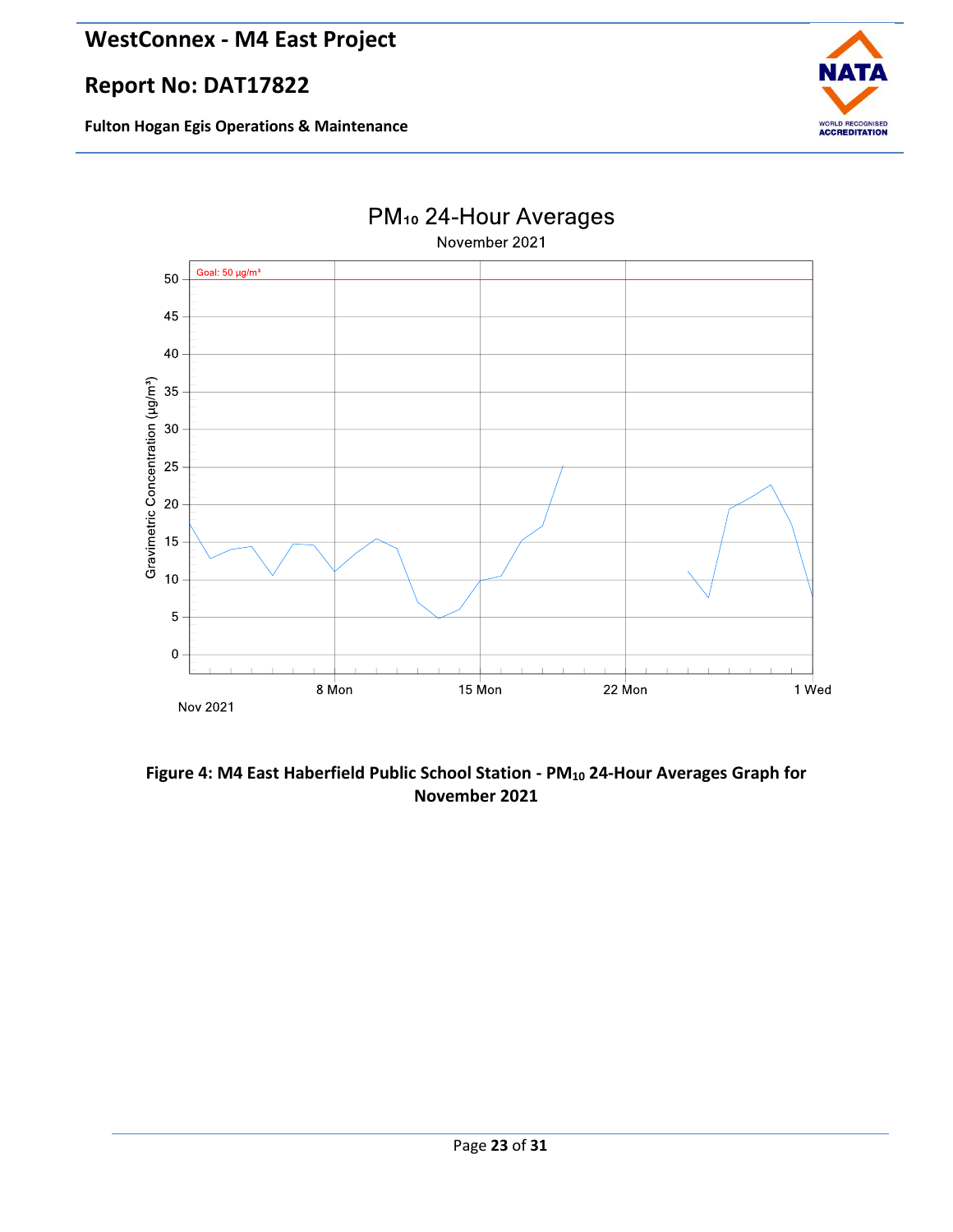# **Report No: DAT17822**





<span id="page-23-0"></span>**Figure 5: M4 East Haberfield Public School Station - PM2.5 24-Hour Averages Graph for November 2021**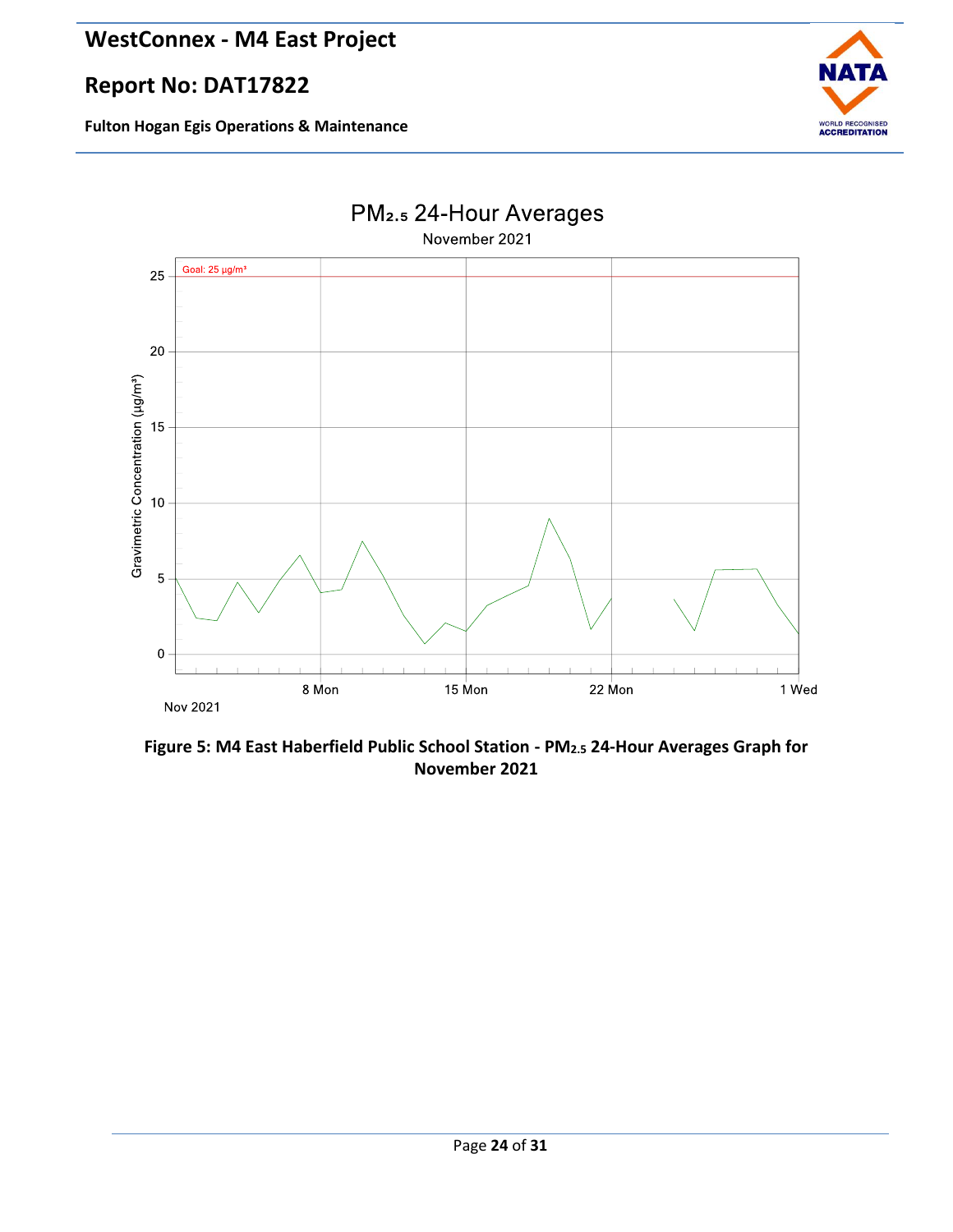## **Report No: DAT17822**

**Fulton Hogan Egis Operations & Maintenance**





<span id="page-24-0"></span> $0.1\%$  calm 98.2% valid data present

#### **Figure 6: Haberfield Public School – Wind Rose for November 2021**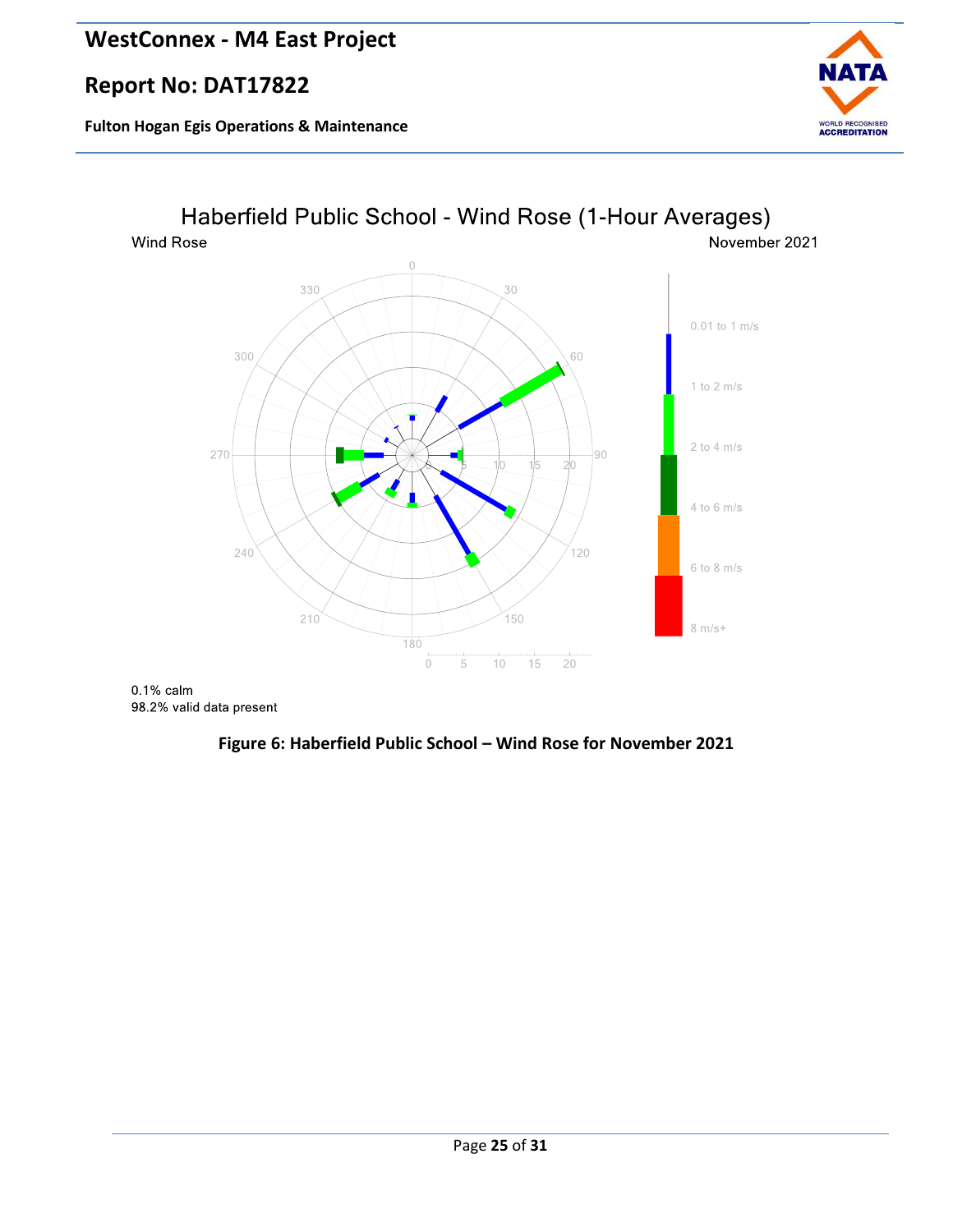**Fulton Hogan Egis Operations & Maintenance**



# <span id="page-25-0"></span>**6.0 Valid Data Exception Tables**

Table 10 below details all changes made to the raw data set during the validation process. An explanation of reasons given in the table can be found in Appendix 2.

#### <span id="page-25-1"></span>**Table 10: Haberfield Public School Valid Data Exception Table**

| <b>Start Date</b> | <b>End Date</b>   | <b>Reason</b>                                                                                                                                                           | <b>Change Details</b>                     | <b>User</b><br><b>Name</b> | <b>Change</b><br><b>Date</b> |
|-------------------|-------------------|-------------------------------------------------------------------------------------------------------------------------------------------------------------------------|-------------------------------------------|----------------------------|------------------------------|
| 31/10/21<br>01:15 | 24/11/21<br>10:05 | Intermittent linear offsets applied as<br>required to correct unstable baseline<br>A values range from -0.15 to +0.10 ppm and<br>B values range from -0.30 to +0.20 ppm | CO                                        | <b>DL</b>                  | 14/12/21                     |
| 01/11/21<br>00:00 | 11/11/21<br>09:45 | Instrument fault                                                                                                                                                        | AT 10m                                    | <b>DL</b>                  | 14/12/21                     |
| 01/11/21<br>00:45 | 30/11/21<br>01:20 | Automatic span and zero checks, once daily<br>from 00:45 to 01:15 followed by instrument<br>stabilisation                                                               | CO, NO, NO <sub>2</sub> , NO <sub>x</sub> | DL                         | 14/12/21                     |
| 01/11/21<br>21:35 | 30/11/21<br>23:35 | Intermittent data transmission errors                                                                                                                                   | CO                                        | DL                         | 14/12/21                     |
| 01/11/21<br>23:45 | 30/11/21<br>23:50 | Background checks, once daily for 5 to 10<br>minutes followed by instrument stabilisation                                                                               | CO                                        | <b>DL</b>                  | 14/12/21                     |
| 07/11/21<br>03:40 | 26/11/21<br>23:40 | Intermittent static offsets applied as<br>required to correct unstable baseline<br>Values range from -0.05 ppm to +0.10 ppm                                             | CO                                        | DL                         | 14/12/21                     |
| 11/11/21<br>09:00 | 11/11/21<br>14:35 | Non-scheduled maintenance - Wind sensor<br>zero check performed and AT 10m sensor<br>swapped out<br>(Instrument ID: 21-1452 OUT, 20-0004 IN)                            | All parameters                            | <b>DL</b>                  | 14/12/21                     |
| 19/11/21<br>09:00 | 19/11/21<br>12:25 | Scheduled yearly maintenance (1st Visit) -<br>BAM instrument calibrations followed by<br>instrument stabilisation                                                       | All parameters                            | <b>DL</b>                  | 14/12/21                     |
| 19/11/21<br>19:25 | 23/11/21<br>07:55 | Intermittent unrealistic data - Possible<br>moisture interferences                                                                                                      | $PM_{10}$                                 | DL.                        | 14/12/21                     |
| 23/11/21<br>08:00 | 23/11/21<br>13:55 | Scheduled yearly maintenance (2 <sup>nd</sup> Visit) -<br>Instrument calibrations followed by<br>instrument stabilisation                                               | All parameters                            | <b>DL</b>                  | 14/12/21                     |
| 23/11/21<br>14:00 | 24/11/21<br>09:55 | Zero check performed                                                                                                                                                    | PM <sub>10</sub> , PM <sub>2.5</sub>      | <b>DL</b>                  | 14/12/21                     |
| 24/11/21<br>10:00 | 24/11/21<br>12:15 | Scheduled yearly maintenance (3rd Visit) -<br>Zero filter removed followed by instrument<br>stabilisation                                                               | All parameters                            | <b>DL</b>                  | 14/12/21                     |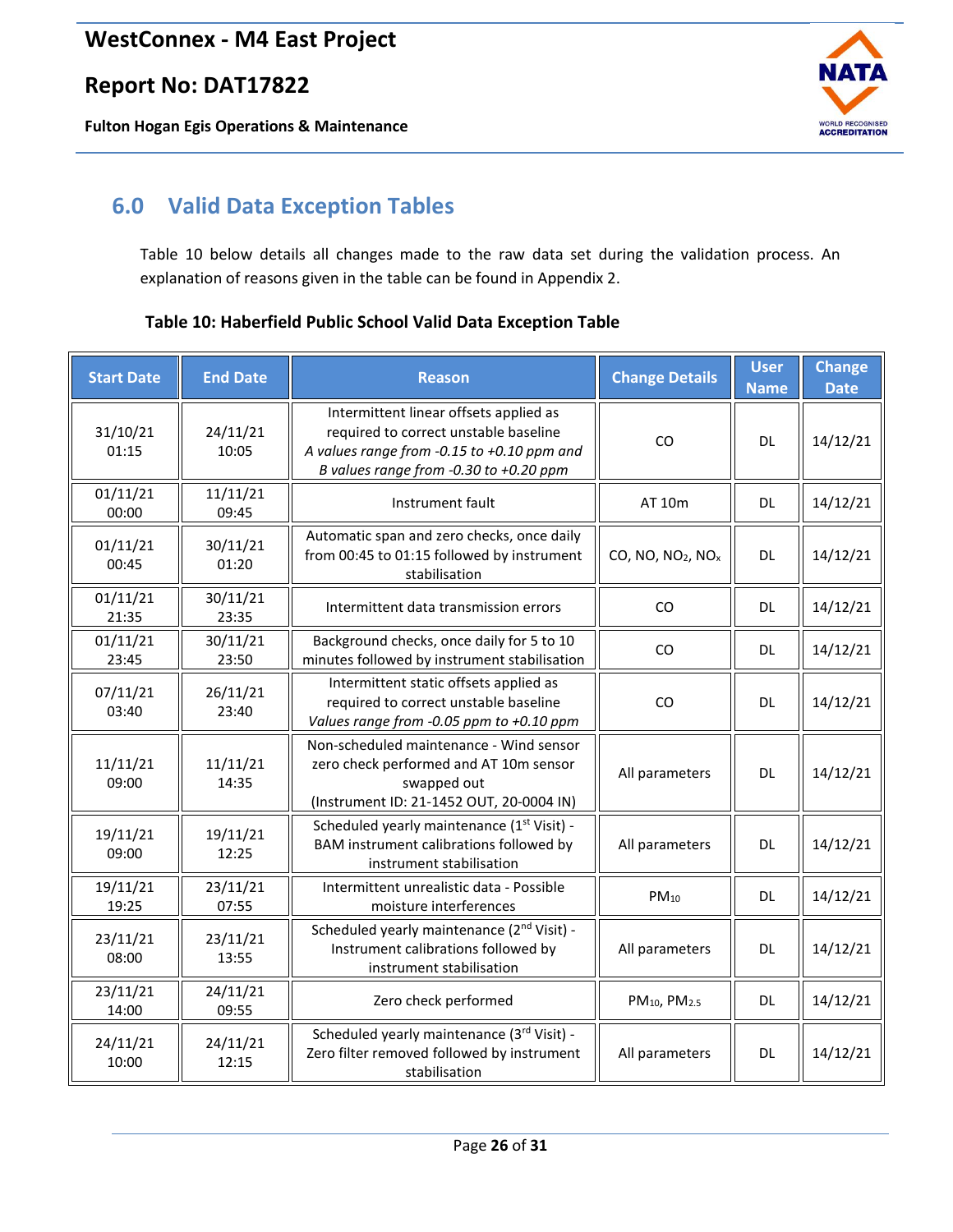### **Report No: DAT17822**

**Fulton Hogan Egis Operations & Maintenance**



## <span id="page-26-0"></span>**7.0 Report Summary**

- Percentage availability for most parameters was above 95%, except for AT 10m sensor due to instrument fault,  $PM_{10}$  due to noisy data, and CO due to several maintenance visits throughout the reporting month.
- Refer to Table 7 and Table 10 for details.
- There were no exceedance of the air quality goals at the WestConnex M4 East Haberfield Public School Ambient Air Quality Monitoring Station for the reporting month. Please refer to Table 8 in Section 5.2 – Air Quality Monthly Summary for further information.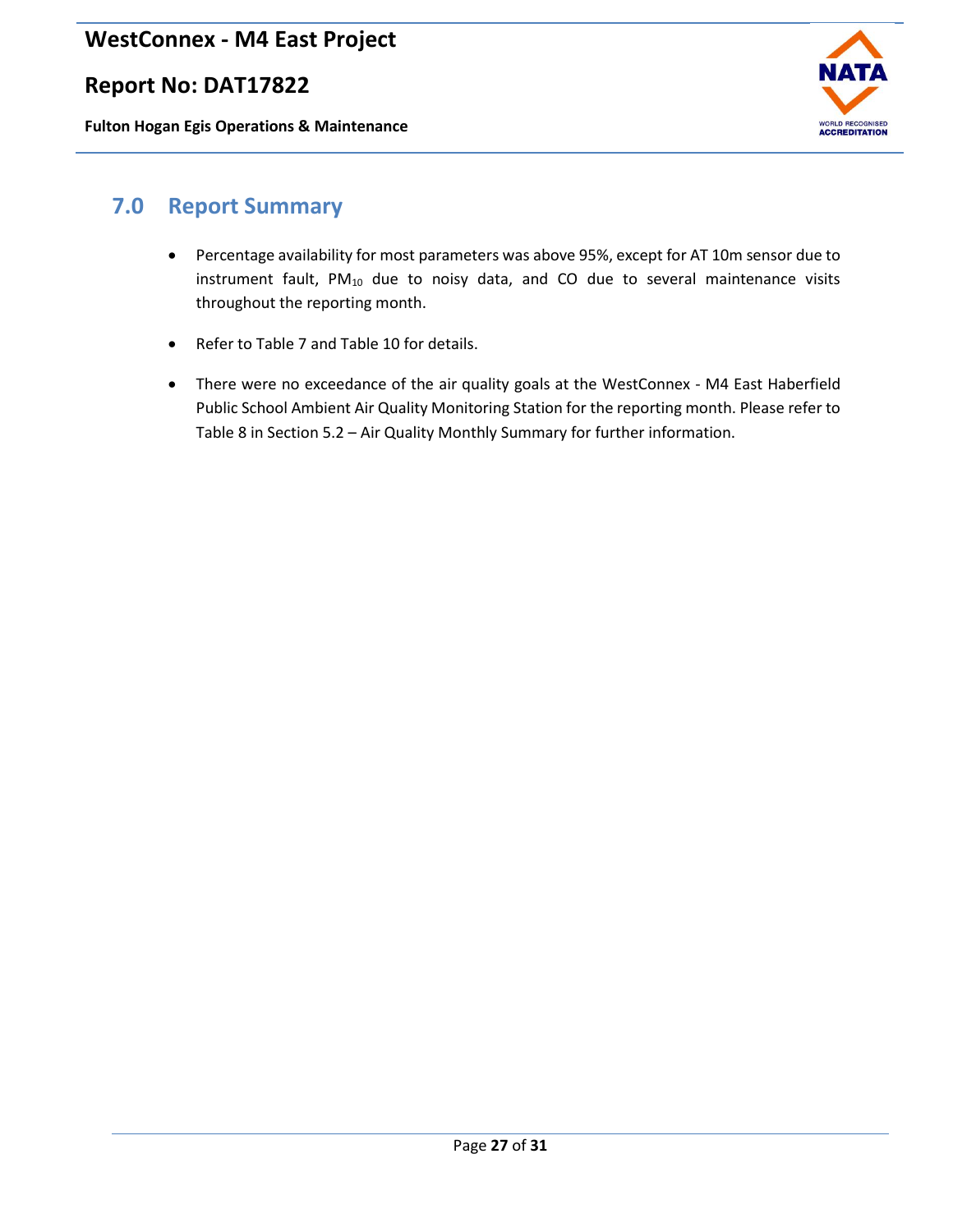**Fulton Hogan Egis Operations & Maintenance**



# <span id="page-27-0"></span>**Appendix 1 - Definitions & Abbreviations**

| <b>ERS</b>             | <b>Environmental Reporting Services</b>                                                 |
|------------------------|-----------------------------------------------------------------------------------------|
| <b>AQMS</b>            | Air Quality Monitoring Station                                                          |
| <b>AQM</b>             | Air Quality Monitor                                                                     |
| <b>BAM</b>             | <b>Beta Attenuation Monitors</b>                                                        |
| <b>TEOM</b>            | <b>Tapered Element Oscillating Microbalance</b>                                         |
| $\mathbf{o}$           | Degrees (True North)                                                                    |
| К                      | Kelvin                                                                                  |
| <b>LDL</b>             | Lower Detectable Limit                                                                  |
| $\mu$ g/m <sup>3</sup> | Micrograms per cubic metre at standard temperature and pressure (0°C and 101.3<br>kPa)  |
| AT                     | <b>Ambient Temperature</b>                                                              |
| calm                   | Wind conditions where the wind speed is below the operating range of the wind<br>sensor |
| CO                     | Carbon monoxide                                                                         |
| mg/m <sup>3</sup>      | Milligrams per cubic metre at standard temperature and pressure (0°C and 101.3<br>kPa)  |
| mm                     | Millimeters                                                                             |
| <b>NO</b>              | Nitric oxide                                                                            |
| NO <sub>2</sub>        | Nitrogen dioxide                                                                        |
| NO <sub>x</sub>        | Oxides of nitrogen                                                                      |
| $PM_{10}$              | Particulate less than 10 microns in equivalent aerodynamic diameter                     |
| PM <sub>2.5</sub>      | Particulate less than 2.5 microns in equivalent aerodynamic diameter                    |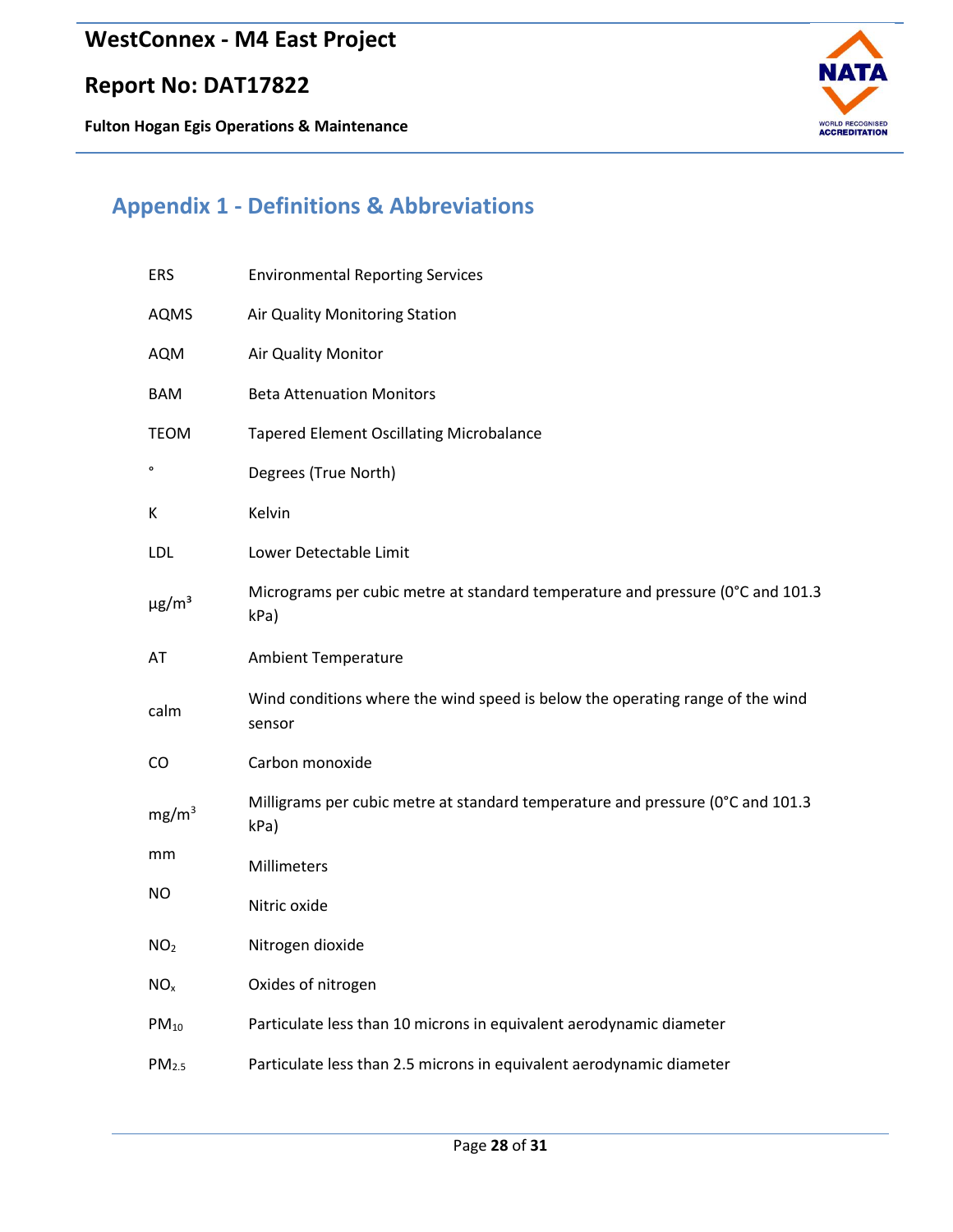# **Report No: DAT17822**



| Parts per billion |
|-------------------|
|                   |

- ppm Parts per million
- RH Relative Humidity
- WD Vector Wind Direction
- WS Vector Wind Speed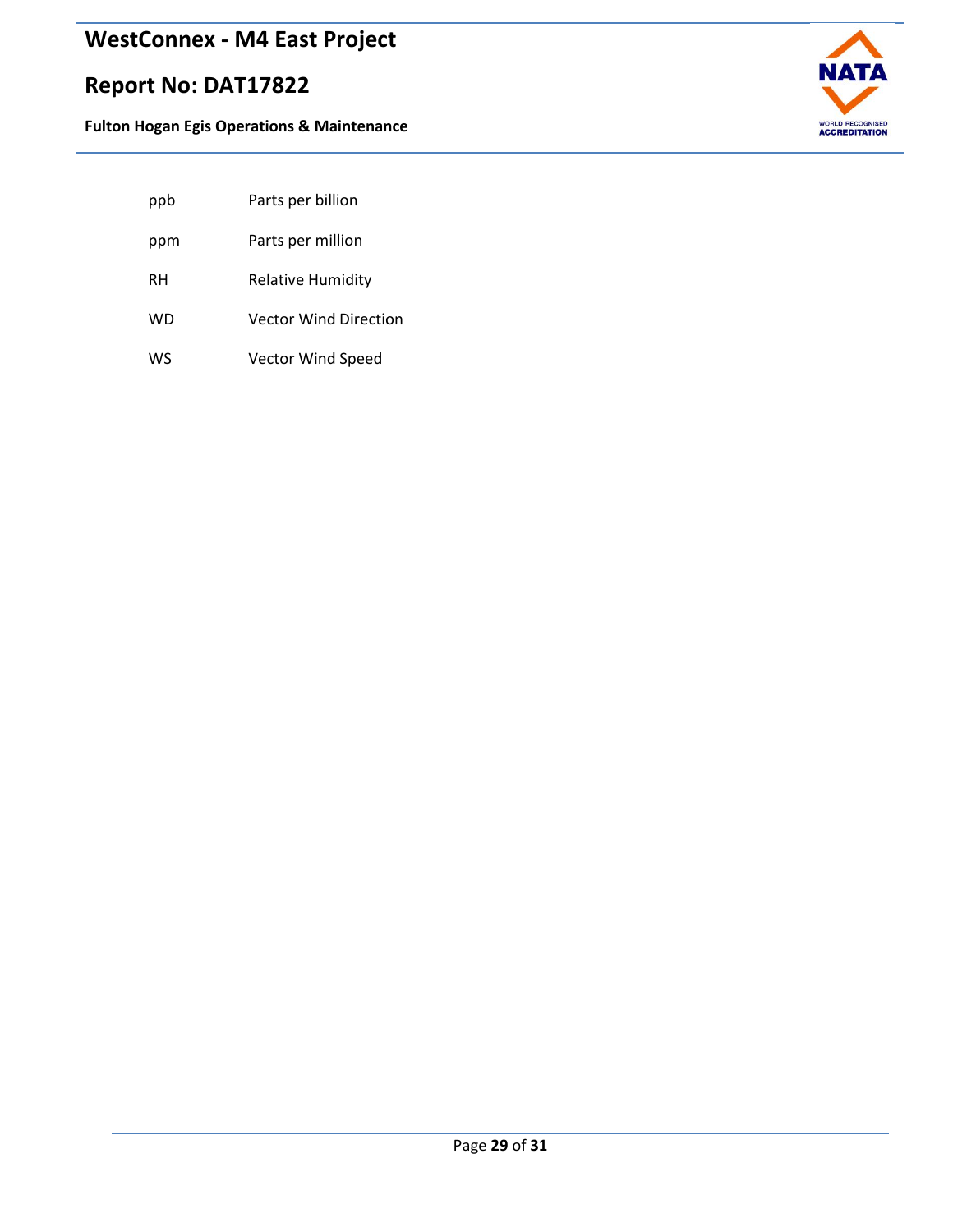### **Report No: DAT17822**

**Fulton Hogan Egis Operations & Maintenance**



# <span id="page-29-0"></span>**Appendix 2 - Explanation of Exception Table**

**Automatic filter tape advance** refers to the movement of the filter paper by the analyser to an unused spot.

**Automatic background check** refers to when analyser samples zero air and measures the level of the concentration voltage. This voltage is taken as the zero signal level and this value is subtracted from any subsequent readings as an active zero compensation. This is the analyser's fine zero measurement.

**Automatic span/zero check.** The E-Sampler is programmed to perform a zero calibration check whereby air is passed through filter element, removing particulates, before entering the sensor in the analyser. Data is invalidated when these checks occur.

**Beta count failure** refers to a fault in the functioning of the EBAM. A one minute beta count was less than the maximum acceptable counts during operation.

**Calibration check outside tolerance** refers to when the calibration values are outside the tolerance limits set for the precision check.

**Calibration correction factor applied to data** refers to an offset or multiplier applied to the data. This operation may be performed for a number of reasons including: (a) when a clear trend / drift outside the tolerance limit can be demonstrated by repeated operation precision checks, (b) when a correction is required on previously logged data due to a calibration check being outside the allowable tolerance

**Commissioning** refers to the initial setup and calibration of the instrument when it is first installed. For some instruments there may be a stabilisation period before normal operation commences.

**Data transmission error** refers to a period of time when the instrument could not transmit data. This may be due to interference, or a problem with the phone line or modem.

**Equipment malfunction/instrument fault** refers to a period of time when the instrument was not in the normal operating mode and did not measure a representative value of the existing conditions.

**Gap in data/data not available** refers to a period of time when either data has been lost or could not be collected.

**Instrument Alarm** refers to an alarm produced by the instrument. A range of alarms can be produced depending on how operation of the instrument is being affected.